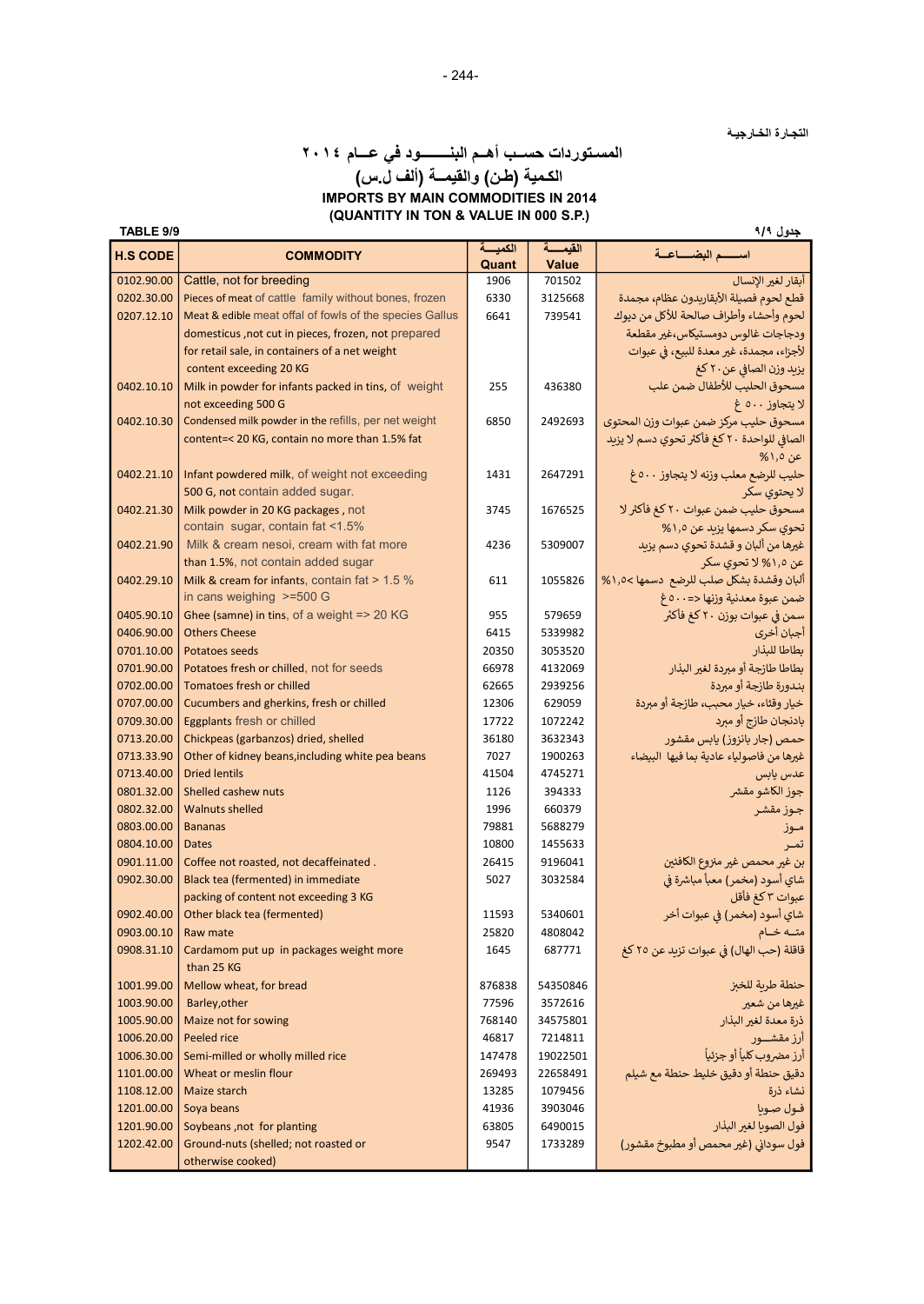## (QUANTITY IN TON & VALUE IN 000 S.P.) المسـتوردات حســب أهــم البنــــــــود في عـــام ٢٠١٤ الكـمية (طـن) والقيمــة (ألف ل.س) IMPORTS BY MAIN COMMODITIES IN 2014

### TABLE 9/9(cont'd)

| TABLE 9/9(cont'd)<br>جدول ۹/۹(تابع) |                                                                                            |                  |                    |                                                                                 |  |
|-------------------------------------|--------------------------------------------------------------------------------------------|------------------|--------------------|---------------------------------------------------------------------------------|--|
| <b>H.S CODE</b>                     | <b>COMMODITY</b>                                                                           | الكمبسة<br>Quant | القبمسة<br>Value   | اسسه البضساعية                                                                  |  |
| 1206.00.00                          | Sunflower seeds, whether or not broken                                                     | 11835            | 2356589            | بذور عباد الشمس وان كان مكسراً                                                  |  |
| 1207.40.00                          | Sesamum seeds, whether or not broken                                                       | 14990            | 4530002            | بذور سمسم                                                                       |  |
| 1209.91.00                          | Vegetable seeds of a Kind Used for Sowing                                                  | 124              | 2923042            | بذور الخضار                                                                     |  |
| 1212.99.90                          | Other vegetables products& fruit stones & kernels                                          | 7963             | 1177660            | غيرها من منتجات نباتية أخر ونوى ولب الفواكه                                     |  |
| 1511.90.11                          | Palm oil and its fractions (Other than Crude Oil),                                         | 23134            | 4005735            | زيت النخيل واجزائه يزن المحتوى الصافي                                           |  |
|                                     | of a net weight content 1000 KG or more                                                    |                  |                    | للواحدة منها ١٠٠٠كغ وما فوق                                                     |  |
| 1511.90.12                          | Palm oil and its fractions, of a net weight content                                        | 3951             | 709167             | زبت النخيل وأجزاؤه يزن المحتوى الصافي                                           |  |
|                                     | 20 kg or above but less than 1000 kg                                                       |                  |                    | للواحدة منها ٢٠كغ وبقل عن ١٠٠٠كغ                                                |  |
| 1512.11.90                          | Crude sunflower oils or safflower & its fractions,                                         | 61627            | 10368143           | زبوت عباد الشمس أو القرطم وأجزاؤها الخامية                                      |  |
|                                     | thereof including those for food & refining industry                                       |                  |                    | بما فيها المعدة للصناعات الغذائية والتكربر                                      |  |
| 1512.19.30                          | Other sunflowers-seed oils                                                                 | 74342            | 18035694           | غيرها من زبوت بذور عباد الشمس                                                   |  |
| 1515.90.90                          | Other Fixed Vegetable Fats and Oils and Their Fractions                                    | 7597             | 2104379            | عيرها من زيوت نباتية أخرى                                                       |  |
| 1516.20.10                          | Animal Fats and Oils and Their Fractions                                                   | 11309            | 2282595            | دهون و شحوم نباتية وأجزاؤها بعبوات يزن المحتوى                                  |  |
|                                     |                                                                                            |                  |                    | الصافي للواحدة منها ٢٠كغ فأكثر                                                  |  |
| 1516.20.90                          | Other vegetable fats & oils & their fractions                                              | 6296             | 2232463            | غيرها من دهون و زيوت نباتية وأجزاؤها                                            |  |
| 1517.10.90                          | Other margarine (Excluding Liquid Margarine)                                               | 6335             | 1296917            | غيرها من المرغرين                                                               |  |
| 1517.90.90                          | Other Edible Mixtures or Preparations of Animal                                            | 18699            | 3889527            | غيرها من مخاليط من دهون وزيوت نباتية أو حيوانية                                 |  |
|                                     | or vegetable fats or Oils or of Fractions                                                  |                  |                    | صالحة للأكل                                                                     |  |
| 1602.10.00                          | Homogenised Preparations (Of Meat, Offal Meat                                              | 3642             | 1186015            | محضرات وأصناف محفوظة متجانسة من لحوم أو من                                      |  |
|                                     | or Blood)                                                                                  |                  |                    | أحشاء وأطراف أو من دم حيواني                                                    |  |
| 1602.31.00                          | Prepared or Preserved Meat, Meat Offal, Blood of Turkeys                                   | 1541             | 518177             | محضرات لحوم من ديوك ودجاجات رومية محفوظة أخر                                    |  |
| 1602.32.00                          | Other prepared or preserved meat of fowls of the                                           | 2683             | 961196             | محضرات لحوم من ديوك ودجاجات غالوس دومستيكاس                                     |  |
|                                     | species Gallus Domesticus                                                                  |                  |                    | محفوظة أخر                                                                      |  |
| 1604.13.00                          | <b>Sardines</b>                                                                            | 7872             | 3867474            | سردين                                                                           |  |
| 1604.14.00                          | Tunas, Skipjack and Bonito (Sarda Spp.)                                                    | 10608            | 6661041            | تونة و بونيـت                                                                   |  |
| 1701.12.10                          | Cane Sugar (Raw Sugar Not Added Flavouring                                                 | 25054            | 1765982            | سکر قصب خام لا یحوی منکهات                                                      |  |
|                                     | or Coloring Matter)                                                                        |                  |                    | ىقصد التصفية                                                                    |  |
| 1701.13.10                          | <b>Cane sugar , Chemically Pure Sucrose</b>                                                | 53622            | 3670850            | سكر قصب بقصد التكرير                                                            |  |
| 1701.99.10<br>1702.30.00            | White suger, chemically pure sucrose                                                       | 605631<br>5307   | 67140165<br>513442 | سکر أبیض مکرر                                                                   |  |
|                                     | Glucose and glucose syrup, not contanining<br>fructose (Fructose Content in Dry State Less |                  |                    | غلوكوز وشراب الغليكوز لا يحتوي فركتوز<br>أو يحتوي أقل من ٢٠ % وزناً من الفركتوز |  |
|                                     | than $20\%$ )                                                                              |                  |                    | على الحالة الجافة                                                               |  |
| 1702.40.00                          | Glucose, Glucose Syrup (Fructose Content                                                   | 9990             | 867706             | غلوكوز وشرابه كثيف يحتوي فركتوز                                                 |  |
|                                     | in Dry State 20-50%)                                                                       |                  |                    | بين ٢٠-٥٠%وزنآ                                                                  |  |
| 1805.00.00                          | Cocoa Powder (Not Containing Added Sugar or Other                                          | 3894             | 947297             | مسحوق كاكاو غير محلى                                                            |  |
|                                     | <b>Sweetening Matter)</b>                                                                  |                  |                    |                                                                                 |  |
| 1806.90.00                          | Cocoa Preparations (In Containers, Packings,                                               | 718              | 509713             | غيرها من أنواع الشوكولا ومحضرات غذائية                                          |  |
|                                     | in Liquid, Powder, Granular Form)                                                          |                  |                    | تحوي كاكاو                                                                      |  |
| 1902.19.00                          | Pasta (Uncooked; Not Containing Eggs)                                                      | 36936            | 5859118            | غيرها من عجائن غذائية غير مطبوخة ولا محشوة                                      |  |
|                                     | or otherwise prepared                                                                      |                  |                    | وغير محضرة بطريقة أخرى                                                          |  |
| 1902.30.00                          | Other pasta                                                                                | 21966            | 2780651            | عجائن غذائية أخرى                                                               |  |
| 1904.10.00                          | Prepared Food Obtained By the Swelling or<br><b>Roasting of Cereals</b>                    | 1775             | 657668             | محضرات حبوب متحصل عليها بتنفيش الحبوب<br> أو بالتحميص                           |  |
| 1904.30.00                          | Bulgur                                                                                     | 52013            | 4497464            | ابرعل القمح                                                                     |  |
| 1905.31.00                          | <b>Sweet biscuits</b>                                                                      | 5786             | 1774133            | بسكوىت حلو                                                                      |  |
| 1905.90.00                          | Other Bakers' Wares, Communion Wafers, Empty                                               | 6239             | 1303143            | غيرها من منتجات المخابز                                                         |  |
|                                     | <b>Capsules, Sealing Wafers</b>                                                            |                  |                    |                                                                                 |  |
| 2002.90.00                          | Tomatoes, whole or in pieces (prepared or                                                  | 4787             | 720218             | بندورة (كاملة أو مقطعة) محضرة أو محفوظة بغير                                    |  |
|                                     | preserved; other than by vinegar, acetic acid)                                             |                  |                    | الخل أو حمض الخليك                                                              |  |
| 2005.20.90                          | Potatoes, Prepared or Preserved (Excluding By Vinegar;<br>Not Frozen)                      | 2102             | 1099943            | عيرها من البطاطا محضرة غير مجمدة                                                |  |
| 2005.99.90                          | Other Vegetables, Prepared or Preserved                                                    | 40618            | 5235368            | خضر أخر وخليط خضر (غ م س) محفوظة                                                |  |
|                                     | (Excluding By Vinegar; Not Frozen)                                                         |                  |                    | بغير الخل أو حمض الخليك غير مجمدة عدا                                           |  |
|                                     | other than products of heading no. 20.06                                                   |                  |                    | مادخل البند ٢٠,٠٦                                                               |  |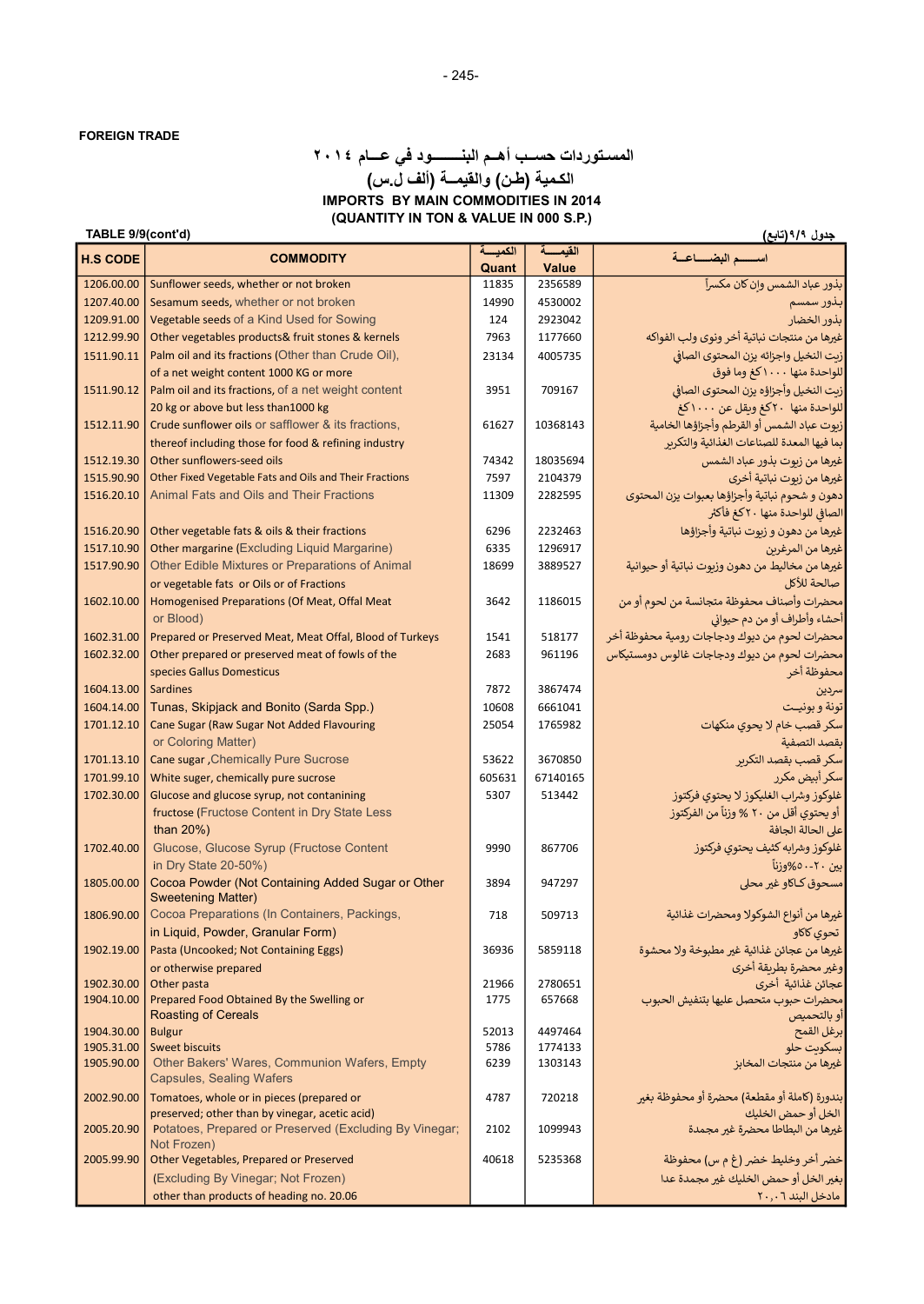التجـارة الخـارجيـة

## (QUANTITY IN TON & VALUE IN 000 S.P.) المسـتوردات حســب أهــم البنــــــــود في عـــام ٢٠١٤ الكـمية (طـن) والقيمــة (ألف ل.س) IMPORTS BY MAIN COMMODITIES IN 2014

|                          | جدول ۹/۹ (تابع)<br>TABLE 9/9(cont'd)                                     |                 |                     |                                                |  |  |
|--------------------------|--------------------------------------------------------------------------|-----------------|---------------------|------------------------------------------------|--|--|
| <b>H.S CODE</b>          | <b>COMMODITY</b>                                                         | الكمبسة         | القيمسة             | اسسه البضساعية                                 |  |  |
| 2009.90.90               | Mixtures of Juice (Of Fruit, Vegetable)                                  | Quant<br>6733   | Value<br>424589     | خليط عصائر جاهزة                               |  |  |
| 2101.11.10               | Extracts, essences and concentrates in packges                           | 910             | 653250              | خلاصات وأرواح ومركزات بن بعبوات يزيد وزن       |  |  |
|                          | of a net weight content exceeding 20 KG                                  |                 |                     | العبوة الصافي عن ٢٠ كغ                         |  |  |
| 2102.10.00               | <b>Active yeasts</b>                                                     | 5317            | 958868              | خمائر حية فعالة                                |  |  |
| 2103.90.90               | Other Sauces and Preparations Therefor, Mixed                            | 1367            | 928749              | غيرها من صلصات محضرة                           |  |  |
| 2104.10.00               | Soups, broths and food preparations thereof                              | 1477            | 1057436             | حساء ومرق ومحضرات غذائية                       |  |  |
| 2104.20.00               | Homogenised composite food preparations                                  | 7724            | 7473246             | محضرات غذائية مركبة متجانسة (صلصات)            |  |  |
| 2106.90.10               | Other food Preperations not used directly in                             | 1666            | 724587              | محضرات لا تستعمل مباشرة في التغذية و إنما تدخل |  |  |
|                          | feeding but formanufacturing beverages                                   |                 |                     | في صناعة المشروبات أو محضرات الغذاء            |  |  |
| 2106.90.50               | Other Food pharmaceutical supplements to                                 | 306             | 425943              | متممات غذائية صيلانية لتحسين الصحة             |  |  |
|                          | improve health                                                           |                 |                     |                                                |  |  |
| 2106.90.99               | Other Food preparations, not used in their                               | 2937            | 750323              | غيرها من محضرات لا تستعمل في حالتها الراهنة    |  |  |
|                          | status quo of human nutrition                                            |                 |                     | في التغذية البشرية                             |  |  |
| 2202.10.00               | Mineral waters and aerated waters,<br>(Containing Added Sugar or Flavor) | 6866            | 590652              | مياه معدنية و غازية محلاة أو منكهة             |  |  |
| 2203.00.00               | Beer made from malt                                                      | 3356            | 614752              | جعة (بيرة) مصنوعة من الشعير الناشط (مالت)      |  |  |
| 2208.20.00               | Spirits Obtained by Distilling Grape Wine                                | 580             | 558122              | مشروبات روحية  ناتجة عن تقطير نبيذ أو ثفل      |  |  |
|                          | or Grape Marc                                                            |                 |                     | العنب (أو دي في)                               |  |  |
| 2304.00.00               | Oil-cake and other solid residues from the                               | 270021          | 26172329            | كسب وغيره من بقايا صلبة ناتجة عن               |  |  |
|                          | extraction of soya-bean oil                                              |                 |                     | استخراج زيت فول الصوبا                         |  |  |
| 2402.20.00               | <b>Cigarettes containing tobacco</b>                                     | 5963            | 9416412             | لفائف عادية سجائر محتوية على تبغ               |  |  |
| 2403.91.00               | Homogenized or reconstituted tobacco                                     | 536             | 658770              | تبغ متجانس أو مجدد                             |  |  |
| 2515.12.10               | Blocks of marble, Travertine (Merely Cut By Sawing                       | 154983          | 1739148             | كتل من الرخام و ترافرتين مقطع بالنشر أو غيره   |  |  |
|                          | or Otherwise)                                                            |                 |                     |                                                |  |  |
| 2523.21.00               | White cement (Portland Cement) .although                                 | 37963           | 695479              | اسمنت أبيض وإن تم تلوينه اصطناعياً             |  |  |
| 2701.19.00               | coloured artificially<br>Other coal, not agglomerated                    | 435873          | 12430663            | فحم حجري آخرغير مكتل                           |  |  |
| 2704.00.00               | Coke and semi-coke of coal, of lignite or of peat,                       | 25512           | 2088745             | فحم مجمر أو نصف مجمر متحصل عليه من فحم         |  |  |
|                          | whether or not agglomerated; retort carbon                               |                 |                     | حجري أو من ليجنيت أو من خنور                   |  |  |
| 2709.00.00               | Petruleum oils, and Oils Obtained from Bituminous                        | 3688680         | 431016958           | زبوت نفط خامية                                 |  |  |
|                          | Minerals (Crude)                                                         |                 |                     |                                                |  |  |
| 2710.11.10               | Oil spirit for engines airplanes and cars                                | 11907           | 2389371             | بنزين محركات الطائرات والسيارات                |  |  |
| 2710.19.20               | Solar or distilled mazot                                                 | 112532          | 15439432            | غاز أويل سولار أو المازوت المقطر               |  |  |
| 2710.19.30               | <b>Fuel oil</b>                                                          | 198661          | 16434211            | فيول أوبل مازوت خام                            |  |  |
| 2710.19.40<br>2710.19.50 | Diesel oil                                                               | 489226<br>23127 | 94999981<br>4156110 | ديزل أويل                                      |  |  |
|                          | Lubricating oil                                                          |                 |                     | زبوت التشحيم                                   |  |  |
| 2710.19.81               | Lubricating oil containing additives                                     | 5358            | 1140194             | مشحمات زبوت تشحيم تحوي إضافات                  |  |  |
| 2710.19.90               | Other of petroleum oils and oils obtained minerals                       | 5317            | 688814              | غيرها من زيوت نفط وزيوت متحصل عليها من فلزات   |  |  |
| 2711.13.00               | <b>Butanes</b>                                                           | 182933          | 25759211            | قاربه<br>بوتان                                 |  |  |
| 2815.11.00               | Sodium hydroxide (caustic soda), solid                                   | 8497            | 586995              | هيدروكسيد الصوديوم (صود كاوي)، صلب             |  |  |
| 2833.11.00               | Disodium sulphate                                                        | 35584           | 896194              | كبريتات ثنائي الصوديوم                         |  |  |
| 2835.25.00               | Calcium hydrogenorthophosphate                                           | 10737           | 789189              | هيدروجين أورثوفوسفات الكالسيوم                 |  |  |
| 2835.31.00               | Sodium Triphosphate                                                      | 10401           | 1644739             | ثلاثي فوسفات الصوديوم                          |  |  |
| 2836.20.00               | Disodium carbonates                                                      | 27202           | 1020879             | كربونات ثنائى الصوديوم                         |  |  |
| 2836.99.00               | Others of Carbonates and peroxocarbonates                                | 7581            | 654296              | غيرها من كربونات وفوق أوكسي كربونات            |  |  |
| 2839.11.10               | Sodium metasilicates Anhydrous                                           | 11332           | 506361              | ميتا سيليكات الصوديوم بشكل لامائي              |  |  |
| 2917.32.00               | Dioctyl orthophthalates                                                  | 1757            | 389536              | أورثو فنالات ثنائى الأوكتيل                    |  |  |
| 2918.14.00               | Citric acid (Sterak)                                                     | 3585            | 463868              | حمض الليمون (سيتريك)                           |  |  |
| 2924.29.00               | Other of cyclic amides and their derivatives & salts                     | 772             | 807497              | غيرها من أميدات دوربة ومشتقاتها وأملاحها       |  |  |
| 2929.10.00               | Izocyanates                                                              | 5378            | 1766790             | إيزوسيانات                                     |  |  |
| 2930.40.00               | Methonine                                                                | 1455            | 944355              | ميثيونين                                       |  |  |
| 2933.99.00               | Other from heterocyclic compounds with nitrogen                          | 104             | 1156336             | غيرها من مركبات غير منسجمة الحلقات ذات ذرات    |  |  |
|                          | hetero-atom only                                                         |                 |                     | غير منسجمة من الآزوت فقط                       |  |  |
|                          |                                                                          |                 |                     |                                                |  |  |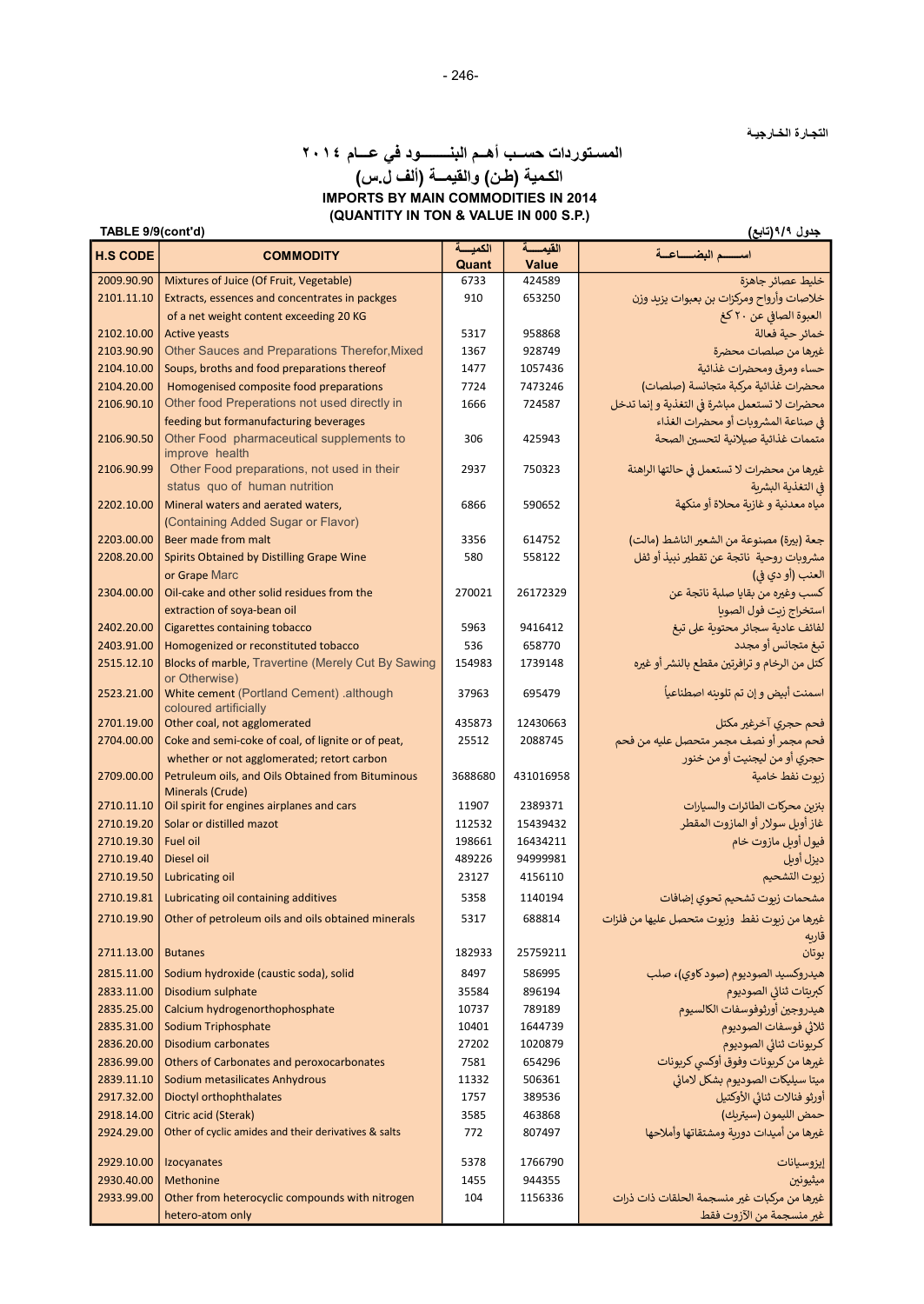### (QUANTITY IN TON & VALUE IN 000 S.P.) جدول ٩/٩(تابع) (تابع المحادث المحادث المحادث المحادث المحادث المحادث المحادث المحادث المحادث المحادث المحادث ا<br>جدول ٩/٩(تابع) المسـتوردات حســب أهــم البنــــــــود في عـــام ٢٠١٤ الكـمية (طـن) والقيمــة (ألف ل.س) IMPORTS BY MAIN COMMODITIES IN 2014

| الكميسة<br>القبمسة<br>اسسسم البضساعية<br><b>H.S CODE</b><br><b>COMMODITY</b><br>Quant<br>Value<br>أشباه إيفيدرين بسود وإيفيدرين و أملاحه<br>2939.42.00<br>Pseudophedrine and its salts<br>1066034<br>109<br>2941.90.00<br>Other of antibiotics<br>4257704<br>غيره من مضادات للجراثيم<br>577<br>مصال مضادة وأجزاء أخرى من الدم ومنتجات تحصين<br>3002.10.00<br>Antisera and other blood fractions & modified<br>9<br>502548<br>معدلة، وإن كان متحصلاً عليها بطرق التكنولوجيا الحيوية<br>immunolofical products whether or not obtained<br>by means of biotechnological processes<br>لقاحات للطب البشرى<br>3002.20.00<br>Vaccines for human medicine<br>38<br>3190117<br>3002.30.00<br>لقاحات للطب البيطري<br>Vaccines for veterinary medicine<br>38<br>644987<br>غيرها من أدوية مؤلفة من مواد مخلوطة<br>3003.90.00<br>Other medicaments, consisting of more<br>505<br>1184570<br>mixtures constituents for retail sale<br>للبيع بالتجزئة<br>Medicaments Containing Other Hormones (Put up<br>غيرها من أدوية تحوي هرمونات بدون مضاد جراثيم<br>52<br>3004.39.00<br>2415176<br>in Packings for Retail Sale)<br>غيره من أدويةمخلوطة وغيرمخلوطةبشكل<br>Other Medicaments (Put up in Packings for Retail<br>10206866<br>3004.90.00<br>1808<br>Sale) mixed or unmixed in the<br>from of doses for retail sale<br>جرع لبيع تجزئة<br>أسمدة كيماونة أو فلزنة<br>Mineral or Chemical Fertilizers Containing Nitrogen,<br>3105.20.00<br>5030<br>944459<br>Phosphorus, Potassium<br><b>Other fertilizers</b><br>4007<br>غيرها من الأسمدة<br>3105.90.00<br>723802<br>ألوان سطحية محتوية على ٨٠% وزناً من<br>Pigments, containing 80% or more by weight<br>3206.11.00<br>687850<br>1912<br>of titanium dioxide<br>ثنائي أوكسيد التيتانيوم<br>غيرها من مخاليط مواد عطرية<br><b>Other Mixtures of Odoriferous Substances</b><br>3302.90.00<br>2306<br>1879773<br>3303.00.00<br>Perfumes and toilet waters<br>499100<br>عطور (بارفان) ومياه تعطير (أو - دي تواليت)<br>130<br>3305.10.00<br>881<br>Shampoos<br>485012<br>شامبو<br>محضرات للإستعمال قبل وأثناء أو بعد الحلاقة<br>3307.10.00<br>Pre-shave, Shaving or After-shave Preparations<br>431<br>435338<br>Other toilet use , Other soap & organic surface-active<br>3401.19.00<br>غيرها من صابون و محضرات عضوية<br>3138<br>812664<br>Preparations<br>فعالة سطحيآ<br>Soap Preparations in other forms, in the form of<br>محضرات من الصابون على شكل فتائل<br>3401.20.10<br>3030<br>423620<br>noodlles<br><b>Organic Surface-Active Anionic Agents</b><br>عوامل عضوية فعالة سطحياً أنيونية<br>2797777<br>3402.11.00<br>14662<br>Organic Surface-active Agents, (Non-ionic)<br>عوامل عضوية غير أيونية (غير متشردة)<br>3402.13.00<br>5360<br>1179406<br>3402.19.00<br>Other organic surface-active agents<br>9348<br>غيرها من غواسل عضوية ذات فعالية سطحية<br>669636<br>محضرات الغسيل" منظفات detergents"<br>3402.90.20<br>Surface-active Preparations, Washing Preparations,<br>6505<br>1097764<br><b>Cleaning Preparations</b><br>غيرها من محضرات تنظيف أو إزالة الدهون<br>3402.90.39<br>Other cleaning preparations<br>9179<br>1696630<br>لواصق أساسها بوليميرات معدة للاستخدام الصناعى<br>Adhesives based on polymers designed<br>3506.91.10<br>1455<br>449620<br>for industrial use<br>Insecticides for agricultural and veterinary use<br>مبيدات حشرات للاستعمال الزراعي و البيطري<br>3808.91.10<br>293<br>780882<br>مبيدات للفطريات مستلزمات الإنتاج الصناعي<br>Fungicides for manufacturing use<br>3808.92.20<br>746<br>550693<br>Supported Catalysts with Precious Metal or<br>محفِّزات على حامل تحتوي على معدن ثمين أو مركبات<br>3815.12.00<br>13<br>839734<br>precious Metal Compounds as the Active Substance<br>معدن ثمين كمادة فعالة<br>مخاليط الكيل بنزينات ومخاليط الكيل نفتالينات<br>Mixed alkylbenzenes and mixed alkylnaphthalenes, nesoi<br>3187302<br>3817.00.00<br>10596<br>غيرها من أحماض دهنية صناعية الكربوكسيليك<br>Other Industrial Monocarboxylic Fatty Acids, Acid<br>3823.19.00<br>3761<br>502261<br><b>Oils from Refining</b><br>ناتجة عن التكرير<br>إسمنت سريع التصلب لصناعة البلاط الإسمنتي<br>Fast-hardned cement for manufacturing<br>3824.90.20<br>3687<br>712907<br>of marble flagston<br>و الرخام - مستورد<br>غيرها من محضرات الصناعات الكيماوية و المرتبطة<br>3824.90.90<br>Other prepared binders for foundry moulds or<br>3496<br>760288<br>فيها غير داخلة في مكان آخر<br>cores not elsewhere specified or included<br>بولي ايثلين وزنه النوعي يقل عن ٩٤,٠<br>Polyethylene having a specific gravity of less<br>3901.10.00<br>43831<br>10166849<br>than 0.94<br>بولي إيتيلين وزنه النوعي ٩٤,٠ أو أكثر<br>Polyethylene having a specific gravity of<br>3901.20.00<br>44368<br>10904370<br>0.94 or more<br>3902.10.00<br>Polypropylene<br>33464<br>8317465<br>بولى بروبيلين<br>بولى ستيرين قابل للتمدد<br>3903.11.00<br>Polystyrene, expansible<br>7947<br>2077432<br>غيرها من بوليميرات الستيرين بأشكالها الأولية<br>Other from polymers of styrene in primary forms<br>3903.90.00<br>1571<br>432738<br>بولي (فينيل كلورايد) غير ممزوج بأية مواد أخرى<br>Poly (vinyl chloride) not mixed with any other substances<br>3904.10.00<br>14821<br>2881289<br>بولي (فينيل كلورايد) أخر ملدن<br>3904.22.00<br>Other plasticized poly (vinyl chloride)<br>4716<br>938945 | $\cdots$ |  | $\sim$ $\sim$ $\sim$ $\sim$ |
|---------------------------------------------------------------------------------------------------------------------------------------------------------------------------------------------------------------------------------------------------------------------------------------------------------------------------------------------------------------------------------------------------------------------------------------------------------------------------------------------------------------------------------------------------------------------------------------------------------------------------------------------------------------------------------------------------------------------------------------------------------------------------------------------------------------------------------------------------------------------------------------------------------------------------------------------------------------------------------------------------------------------------------------------------------------------------------------------------------------------------------------------------------------------------------------------------------------------------------------------------------------------------------------------------------------------------------------------------------------------------------------------------------------------------------------------------------------------------------------------------------------------------------------------------------------------------------------------------------------------------------------------------------------------------------------------------------------------------------------------------------------------------------------------------------------------------------------------------------------------------------------------------------------------------------------------------------------------------------------------------------------------------------------------------------------------------------------------------------------------------------------------------------------------------------------------------------------------------------------------------------------------------------------------------------------------------------------------------------------------------------------------------------------------------------------------------------------------------------------------------------------------------------------------------------------------------------------------------------------------------------------------------------------------------------------------------------------------------------------------------------------------------------------------------------------------------------------------------------------------------------------------------------------------------------------------------------------------------------------------------------------------------------------------------------------------------------------------------------------------------------------------------------------------------------------------------------------------------------------------------------------------------------------------------------------------------------------------------------------------------------------------------------------------------------------------------------------------------------------------------------------------------------------------------------------------------------------------------------------------------------------------------------------------------------------------------------------------------------------------------------------------------------------------------------------------------------------------------------------------------------------------------------------------------------------------------------------------------------------------------------------------------------------------------------------------------------------------------------------------------------------------------------------------------------------------------------------------------------------------------------------------------------------------------------------------------------------------------------------------------------------------------------------------------------------------------------------------------------------------------------------------------------------------------------------------------------------------------------------------------------------------------------------------------------------------------------------------------------------------------------------------------------------------------------------------------------------------------------------------------------------------------------------------------------------------------------------------------------------------------------------------------------------------------------------------------------------------------------------------------------------------------------------------------------------------------------------------------------------|----------|--|-----------------------------|
|                                                                                                                                                                                                                                                                                                                                                                                                                                                                                                                                                                                                                                                                                                                                                                                                                                                                                                                                                                                                                                                                                                                                                                                                                                                                                                                                                                                                                                                                                                                                                                                                                                                                                                                                                                                                                                                                                                                                                                                                                                                                                                                                                                                                                                                                                                                                                                                                                                                                                                                                                                                                                                                                                                                                                                                                                                                                                                                                                                                                                                                                                                                                                                                                                                                                                                                                                                                                                                                                                                                                                                                                                                                                                                                                                                                                                                                                                                                                                                                                                                                                                                                                                                                                                                                                                                                                                                                                                                                                                                                                                                                                                                                                                                                                                                                                                                                                                                                                                                                                                                                                                                                                                                                                                                       |          |  |                             |
|                                                                                                                                                                                                                                                                                                                                                                                                                                                                                                                                                                                                                                                                                                                                                                                                                                                                                                                                                                                                                                                                                                                                                                                                                                                                                                                                                                                                                                                                                                                                                                                                                                                                                                                                                                                                                                                                                                                                                                                                                                                                                                                                                                                                                                                                                                                                                                                                                                                                                                                                                                                                                                                                                                                                                                                                                                                                                                                                                                                                                                                                                                                                                                                                                                                                                                                                                                                                                                                                                                                                                                                                                                                                                                                                                                                                                                                                                                                                                                                                                                                                                                                                                                                                                                                                                                                                                                                                                                                                                                                                                                                                                                                                                                                                                                                                                                                                                                                                                                                                                                                                                                                                                                                                                                       |          |  |                             |
|                                                                                                                                                                                                                                                                                                                                                                                                                                                                                                                                                                                                                                                                                                                                                                                                                                                                                                                                                                                                                                                                                                                                                                                                                                                                                                                                                                                                                                                                                                                                                                                                                                                                                                                                                                                                                                                                                                                                                                                                                                                                                                                                                                                                                                                                                                                                                                                                                                                                                                                                                                                                                                                                                                                                                                                                                                                                                                                                                                                                                                                                                                                                                                                                                                                                                                                                                                                                                                                                                                                                                                                                                                                                                                                                                                                                                                                                                                                                                                                                                                                                                                                                                                                                                                                                                                                                                                                                                                                                                                                                                                                                                                                                                                                                                                                                                                                                                                                                                                                                                                                                                                                                                                                                                                       |          |  |                             |
|                                                                                                                                                                                                                                                                                                                                                                                                                                                                                                                                                                                                                                                                                                                                                                                                                                                                                                                                                                                                                                                                                                                                                                                                                                                                                                                                                                                                                                                                                                                                                                                                                                                                                                                                                                                                                                                                                                                                                                                                                                                                                                                                                                                                                                                                                                                                                                                                                                                                                                                                                                                                                                                                                                                                                                                                                                                                                                                                                                                                                                                                                                                                                                                                                                                                                                                                                                                                                                                                                                                                                                                                                                                                                                                                                                                                                                                                                                                                                                                                                                                                                                                                                                                                                                                                                                                                                                                                                                                                                                                                                                                                                                                                                                                                                                                                                                                                                                                                                                                                                                                                                                                                                                                                                                       |          |  |                             |
|                                                                                                                                                                                                                                                                                                                                                                                                                                                                                                                                                                                                                                                                                                                                                                                                                                                                                                                                                                                                                                                                                                                                                                                                                                                                                                                                                                                                                                                                                                                                                                                                                                                                                                                                                                                                                                                                                                                                                                                                                                                                                                                                                                                                                                                                                                                                                                                                                                                                                                                                                                                                                                                                                                                                                                                                                                                                                                                                                                                                                                                                                                                                                                                                                                                                                                                                                                                                                                                                                                                                                                                                                                                                                                                                                                                                                                                                                                                                                                                                                                                                                                                                                                                                                                                                                                                                                                                                                                                                                                                                                                                                                                                                                                                                                                                                                                                                                                                                                                                                                                                                                                                                                                                                                                       |          |  |                             |
|                                                                                                                                                                                                                                                                                                                                                                                                                                                                                                                                                                                                                                                                                                                                                                                                                                                                                                                                                                                                                                                                                                                                                                                                                                                                                                                                                                                                                                                                                                                                                                                                                                                                                                                                                                                                                                                                                                                                                                                                                                                                                                                                                                                                                                                                                                                                                                                                                                                                                                                                                                                                                                                                                                                                                                                                                                                                                                                                                                                                                                                                                                                                                                                                                                                                                                                                                                                                                                                                                                                                                                                                                                                                                                                                                                                                                                                                                                                                                                                                                                                                                                                                                                                                                                                                                                                                                                                                                                                                                                                                                                                                                                                                                                                                                                                                                                                                                                                                                                                                                                                                                                                                                                                                                                       |          |  |                             |
|                                                                                                                                                                                                                                                                                                                                                                                                                                                                                                                                                                                                                                                                                                                                                                                                                                                                                                                                                                                                                                                                                                                                                                                                                                                                                                                                                                                                                                                                                                                                                                                                                                                                                                                                                                                                                                                                                                                                                                                                                                                                                                                                                                                                                                                                                                                                                                                                                                                                                                                                                                                                                                                                                                                                                                                                                                                                                                                                                                                                                                                                                                                                                                                                                                                                                                                                                                                                                                                                                                                                                                                                                                                                                                                                                                                                                                                                                                                                                                                                                                                                                                                                                                                                                                                                                                                                                                                                                                                                                                                                                                                                                                                                                                                                                                                                                                                                                                                                                                                                                                                                                                                                                                                                                                       |          |  |                             |
|                                                                                                                                                                                                                                                                                                                                                                                                                                                                                                                                                                                                                                                                                                                                                                                                                                                                                                                                                                                                                                                                                                                                                                                                                                                                                                                                                                                                                                                                                                                                                                                                                                                                                                                                                                                                                                                                                                                                                                                                                                                                                                                                                                                                                                                                                                                                                                                                                                                                                                                                                                                                                                                                                                                                                                                                                                                                                                                                                                                                                                                                                                                                                                                                                                                                                                                                                                                                                                                                                                                                                                                                                                                                                                                                                                                                                                                                                                                                                                                                                                                                                                                                                                                                                                                                                                                                                                                                                                                                                                                                                                                                                                                                                                                                                                                                                                                                                                                                                                                                                                                                                                                                                                                                                                       |          |  |                             |
|                                                                                                                                                                                                                                                                                                                                                                                                                                                                                                                                                                                                                                                                                                                                                                                                                                                                                                                                                                                                                                                                                                                                                                                                                                                                                                                                                                                                                                                                                                                                                                                                                                                                                                                                                                                                                                                                                                                                                                                                                                                                                                                                                                                                                                                                                                                                                                                                                                                                                                                                                                                                                                                                                                                                                                                                                                                                                                                                                                                                                                                                                                                                                                                                                                                                                                                                                                                                                                                                                                                                                                                                                                                                                                                                                                                                                                                                                                                                                                                                                                                                                                                                                                                                                                                                                                                                                                                                                                                                                                                                                                                                                                                                                                                                                                                                                                                                                                                                                                                                                                                                                                                                                                                                                                       |          |  |                             |
|                                                                                                                                                                                                                                                                                                                                                                                                                                                                                                                                                                                                                                                                                                                                                                                                                                                                                                                                                                                                                                                                                                                                                                                                                                                                                                                                                                                                                                                                                                                                                                                                                                                                                                                                                                                                                                                                                                                                                                                                                                                                                                                                                                                                                                                                                                                                                                                                                                                                                                                                                                                                                                                                                                                                                                                                                                                                                                                                                                                                                                                                                                                                                                                                                                                                                                                                                                                                                                                                                                                                                                                                                                                                                                                                                                                                                                                                                                                                                                                                                                                                                                                                                                                                                                                                                                                                                                                                                                                                                                                                                                                                                                                                                                                                                                                                                                                                                                                                                                                                                                                                                                                                                                                                                                       |          |  |                             |
|                                                                                                                                                                                                                                                                                                                                                                                                                                                                                                                                                                                                                                                                                                                                                                                                                                                                                                                                                                                                                                                                                                                                                                                                                                                                                                                                                                                                                                                                                                                                                                                                                                                                                                                                                                                                                                                                                                                                                                                                                                                                                                                                                                                                                                                                                                                                                                                                                                                                                                                                                                                                                                                                                                                                                                                                                                                                                                                                                                                                                                                                                                                                                                                                                                                                                                                                                                                                                                                                                                                                                                                                                                                                                                                                                                                                                                                                                                                                                                                                                                                                                                                                                                                                                                                                                                                                                                                                                                                                                                                                                                                                                                                                                                                                                                                                                                                                                                                                                                                                                                                                                                                                                                                                                                       |          |  |                             |
|                                                                                                                                                                                                                                                                                                                                                                                                                                                                                                                                                                                                                                                                                                                                                                                                                                                                                                                                                                                                                                                                                                                                                                                                                                                                                                                                                                                                                                                                                                                                                                                                                                                                                                                                                                                                                                                                                                                                                                                                                                                                                                                                                                                                                                                                                                                                                                                                                                                                                                                                                                                                                                                                                                                                                                                                                                                                                                                                                                                                                                                                                                                                                                                                                                                                                                                                                                                                                                                                                                                                                                                                                                                                                                                                                                                                                                                                                                                                                                                                                                                                                                                                                                                                                                                                                                                                                                                                                                                                                                                                                                                                                                                                                                                                                                                                                                                                                                                                                                                                                                                                                                                                                                                                                                       |          |  |                             |
|                                                                                                                                                                                                                                                                                                                                                                                                                                                                                                                                                                                                                                                                                                                                                                                                                                                                                                                                                                                                                                                                                                                                                                                                                                                                                                                                                                                                                                                                                                                                                                                                                                                                                                                                                                                                                                                                                                                                                                                                                                                                                                                                                                                                                                                                                                                                                                                                                                                                                                                                                                                                                                                                                                                                                                                                                                                                                                                                                                                                                                                                                                                                                                                                                                                                                                                                                                                                                                                                                                                                                                                                                                                                                                                                                                                                                                                                                                                                                                                                                                                                                                                                                                                                                                                                                                                                                                                                                                                                                                                                                                                                                                                                                                                                                                                                                                                                                                                                                                                                                                                                                                                                                                                                                                       |          |  |                             |
|                                                                                                                                                                                                                                                                                                                                                                                                                                                                                                                                                                                                                                                                                                                                                                                                                                                                                                                                                                                                                                                                                                                                                                                                                                                                                                                                                                                                                                                                                                                                                                                                                                                                                                                                                                                                                                                                                                                                                                                                                                                                                                                                                                                                                                                                                                                                                                                                                                                                                                                                                                                                                                                                                                                                                                                                                                                                                                                                                                                                                                                                                                                                                                                                                                                                                                                                                                                                                                                                                                                                                                                                                                                                                                                                                                                                                                                                                                                                                                                                                                                                                                                                                                                                                                                                                                                                                                                                                                                                                                                                                                                                                                                                                                                                                                                                                                                                                                                                                                                                                                                                                                                                                                                                                                       |          |  |                             |
|                                                                                                                                                                                                                                                                                                                                                                                                                                                                                                                                                                                                                                                                                                                                                                                                                                                                                                                                                                                                                                                                                                                                                                                                                                                                                                                                                                                                                                                                                                                                                                                                                                                                                                                                                                                                                                                                                                                                                                                                                                                                                                                                                                                                                                                                                                                                                                                                                                                                                                                                                                                                                                                                                                                                                                                                                                                                                                                                                                                                                                                                                                                                                                                                                                                                                                                                                                                                                                                                                                                                                                                                                                                                                                                                                                                                                                                                                                                                                                                                                                                                                                                                                                                                                                                                                                                                                                                                                                                                                                                                                                                                                                                                                                                                                                                                                                                                                                                                                                                                                                                                                                                                                                                                                                       |          |  |                             |
|                                                                                                                                                                                                                                                                                                                                                                                                                                                                                                                                                                                                                                                                                                                                                                                                                                                                                                                                                                                                                                                                                                                                                                                                                                                                                                                                                                                                                                                                                                                                                                                                                                                                                                                                                                                                                                                                                                                                                                                                                                                                                                                                                                                                                                                                                                                                                                                                                                                                                                                                                                                                                                                                                                                                                                                                                                                                                                                                                                                                                                                                                                                                                                                                                                                                                                                                                                                                                                                                                                                                                                                                                                                                                                                                                                                                                                                                                                                                                                                                                                                                                                                                                                                                                                                                                                                                                                                                                                                                                                                                                                                                                                                                                                                                                                                                                                                                                                                                                                                                                                                                                                                                                                                                                                       |          |  |                             |
|                                                                                                                                                                                                                                                                                                                                                                                                                                                                                                                                                                                                                                                                                                                                                                                                                                                                                                                                                                                                                                                                                                                                                                                                                                                                                                                                                                                                                                                                                                                                                                                                                                                                                                                                                                                                                                                                                                                                                                                                                                                                                                                                                                                                                                                                                                                                                                                                                                                                                                                                                                                                                                                                                                                                                                                                                                                                                                                                                                                                                                                                                                                                                                                                                                                                                                                                                                                                                                                                                                                                                                                                                                                                                                                                                                                                                                                                                                                                                                                                                                                                                                                                                                                                                                                                                                                                                                                                                                                                                                                                                                                                                                                                                                                                                                                                                                                                                                                                                                                                                                                                                                                                                                                                                                       |          |  |                             |
|                                                                                                                                                                                                                                                                                                                                                                                                                                                                                                                                                                                                                                                                                                                                                                                                                                                                                                                                                                                                                                                                                                                                                                                                                                                                                                                                                                                                                                                                                                                                                                                                                                                                                                                                                                                                                                                                                                                                                                                                                                                                                                                                                                                                                                                                                                                                                                                                                                                                                                                                                                                                                                                                                                                                                                                                                                                                                                                                                                                                                                                                                                                                                                                                                                                                                                                                                                                                                                                                                                                                                                                                                                                                                                                                                                                                                                                                                                                                                                                                                                                                                                                                                                                                                                                                                                                                                                                                                                                                                                                                                                                                                                                                                                                                                                                                                                                                                                                                                                                                                                                                                                                                                                                                                                       |          |  |                             |
|                                                                                                                                                                                                                                                                                                                                                                                                                                                                                                                                                                                                                                                                                                                                                                                                                                                                                                                                                                                                                                                                                                                                                                                                                                                                                                                                                                                                                                                                                                                                                                                                                                                                                                                                                                                                                                                                                                                                                                                                                                                                                                                                                                                                                                                                                                                                                                                                                                                                                                                                                                                                                                                                                                                                                                                                                                                                                                                                                                                                                                                                                                                                                                                                                                                                                                                                                                                                                                                                                                                                                                                                                                                                                                                                                                                                                                                                                                                                                                                                                                                                                                                                                                                                                                                                                                                                                                                                                                                                                                                                                                                                                                                                                                                                                                                                                                                                                                                                                                                                                                                                                                                                                                                                                                       |          |  |                             |
|                                                                                                                                                                                                                                                                                                                                                                                                                                                                                                                                                                                                                                                                                                                                                                                                                                                                                                                                                                                                                                                                                                                                                                                                                                                                                                                                                                                                                                                                                                                                                                                                                                                                                                                                                                                                                                                                                                                                                                                                                                                                                                                                                                                                                                                                                                                                                                                                                                                                                                                                                                                                                                                                                                                                                                                                                                                                                                                                                                                                                                                                                                                                                                                                                                                                                                                                                                                                                                                                                                                                                                                                                                                                                                                                                                                                                                                                                                                                                                                                                                                                                                                                                                                                                                                                                                                                                                                                                                                                                                                                                                                                                                                                                                                                                                                                                                                                                                                                                                                                                                                                                                                                                                                                                                       |          |  |                             |
|                                                                                                                                                                                                                                                                                                                                                                                                                                                                                                                                                                                                                                                                                                                                                                                                                                                                                                                                                                                                                                                                                                                                                                                                                                                                                                                                                                                                                                                                                                                                                                                                                                                                                                                                                                                                                                                                                                                                                                                                                                                                                                                                                                                                                                                                                                                                                                                                                                                                                                                                                                                                                                                                                                                                                                                                                                                                                                                                                                                                                                                                                                                                                                                                                                                                                                                                                                                                                                                                                                                                                                                                                                                                                                                                                                                                                                                                                                                                                                                                                                                                                                                                                                                                                                                                                                                                                                                                                                                                                                                                                                                                                                                                                                                                                                                                                                                                                                                                                                                                                                                                                                                                                                                                                                       |          |  |                             |
|                                                                                                                                                                                                                                                                                                                                                                                                                                                                                                                                                                                                                                                                                                                                                                                                                                                                                                                                                                                                                                                                                                                                                                                                                                                                                                                                                                                                                                                                                                                                                                                                                                                                                                                                                                                                                                                                                                                                                                                                                                                                                                                                                                                                                                                                                                                                                                                                                                                                                                                                                                                                                                                                                                                                                                                                                                                                                                                                                                                                                                                                                                                                                                                                                                                                                                                                                                                                                                                                                                                                                                                                                                                                                                                                                                                                                                                                                                                                                                                                                                                                                                                                                                                                                                                                                                                                                                                                                                                                                                                                                                                                                                                                                                                                                                                                                                                                                                                                                                                                                                                                                                                                                                                                                                       |          |  |                             |
|                                                                                                                                                                                                                                                                                                                                                                                                                                                                                                                                                                                                                                                                                                                                                                                                                                                                                                                                                                                                                                                                                                                                                                                                                                                                                                                                                                                                                                                                                                                                                                                                                                                                                                                                                                                                                                                                                                                                                                                                                                                                                                                                                                                                                                                                                                                                                                                                                                                                                                                                                                                                                                                                                                                                                                                                                                                                                                                                                                                                                                                                                                                                                                                                                                                                                                                                                                                                                                                                                                                                                                                                                                                                                                                                                                                                                                                                                                                                                                                                                                                                                                                                                                                                                                                                                                                                                                                                                                                                                                                                                                                                                                                                                                                                                                                                                                                                                                                                                                                                                                                                                                                                                                                                                                       |          |  |                             |
|                                                                                                                                                                                                                                                                                                                                                                                                                                                                                                                                                                                                                                                                                                                                                                                                                                                                                                                                                                                                                                                                                                                                                                                                                                                                                                                                                                                                                                                                                                                                                                                                                                                                                                                                                                                                                                                                                                                                                                                                                                                                                                                                                                                                                                                                                                                                                                                                                                                                                                                                                                                                                                                                                                                                                                                                                                                                                                                                                                                                                                                                                                                                                                                                                                                                                                                                                                                                                                                                                                                                                                                                                                                                                                                                                                                                                                                                                                                                                                                                                                                                                                                                                                                                                                                                                                                                                                                                                                                                                                                                                                                                                                                                                                                                                                                                                                                                                                                                                                                                                                                                                                                                                                                                                                       |          |  |                             |
|                                                                                                                                                                                                                                                                                                                                                                                                                                                                                                                                                                                                                                                                                                                                                                                                                                                                                                                                                                                                                                                                                                                                                                                                                                                                                                                                                                                                                                                                                                                                                                                                                                                                                                                                                                                                                                                                                                                                                                                                                                                                                                                                                                                                                                                                                                                                                                                                                                                                                                                                                                                                                                                                                                                                                                                                                                                                                                                                                                                                                                                                                                                                                                                                                                                                                                                                                                                                                                                                                                                                                                                                                                                                                                                                                                                                                                                                                                                                                                                                                                                                                                                                                                                                                                                                                                                                                                                                                                                                                                                                                                                                                                                                                                                                                                                                                                                                                                                                                                                                                                                                                                                                                                                                                                       |          |  |                             |
|                                                                                                                                                                                                                                                                                                                                                                                                                                                                                                                                                                                                                                                                                                                                                                                                                                                                                                                                                                                                                                                                                                                                                                                                                                                                                                                                                                                                                                                                                                                                                                                                                                                                                                                                                                                                                                                                                                                                                                                                                                                                                                                                                                                                                                                                                                                                                                                                                                                                                                                                                                                                                                                                                                                                                                                                                                                                                                                                                                                                                                                                                                                                                                                                                                                                                                                                                                                                                                                                                                                                                                                                                                                                                                                                                                                                                                                                                                                                                                                                                                                                                                                                                                                                                                                                                                                                                                                                                                                                                                                                                                                                                                                                                                                                                                                                                                                                                                                                                                                                                                                                                                                                                                                                                                       |          |  |                             |
|                                                                                                                                                                                                                                                                                                                                                                                                                                                                                                                                                                                                                                                                                                                                                                                                                                                                                                                                                                                                                                                                                                                                                                                                                                                                                                                                                                                                                                                                                                                                                                                                                                                                                                                                                                                                                                                                                                                                                                                                                                                                                                                                                                                                                                                                                                                                                                                                                                                                                                                                                                                                                                                                                                                                                                                                                                                                                                                                                                                                                                                                                                                                                                                                                                                                                                                                                                                                                                                                                                                                                                                                                                                                                                                                                                                                                                                                                                                                                                                                                                                                                                                                                                                                                                                                                                                                                                                                                                                                                                                                                                                                                                                                                                                                                                                                                                                                                                                                                                                                                                                                                                                                                                                                                                       |          |  |                             |
|                                                                                                                                                                                                                                                                                                                                                                                                                                                                                                                                                                                                                                                                                                                                                                                                                                                                                                                                                                                                                                                                                                                                                                                                                                                                                                                                                                                                                                                                                                                                                                                                                                                                                                                                                                                                                                                                                                                                                                                                                                                                                                                                                                                                                                                                                                                                                                                                                                                                                                                                                                                                                                                                                                                                                                                                                                                                                                                                                                                                                                                                                                                                                                                                                                                                                                                                                                                                                                                                                                                                                                                                                                                                                                                                                                                                                                                                                                                                                                                                                                                                                                                                                                                                                                                                                                                                                                                                                                                                                                                                                                                                                                                                                                                                                                                                                                                                                                                                                                                                                                                                                                                                                                                                                                       |          |  |                             |
|                                                                                                                                                                                                                                                                                                                                                                                                                                                                                                                                                                                                                                                                                                                                                                                                                                                                                                                                                                                                                                                                                                                                                                                                                                                                                                                                                                                                                                                                                                                                                                                                                                                                                                                                                                                                                                                                                                                                                                                                                                                                                                                                                                                                                                                                                                                                                                                                                                                                                                                                                                                                                                                                                                                                                                                                                                                                                                                                                                                                                                                                                                                                                                                                                                                                                                                                                                                                                                                                                                                                                                                                                                                                                                                                                                                                                                                                                                                                                                                                                                                                                                                                                                                                                                                                                                                                                                                                                                                                                                                                                                                                                                                                                                                                                                                                                                                                                                                                                                                                                                                                                                                                                                                                                                       |          |  |                             |
|                                                                                                                                                                                                                                                                                                                                                                                                                                                                                                                                                                                                                                                                                                                                                                                                                                                                                                                                                                                                                                                                                                                                                                                                                                                                                                                                                                                                                                                                                                                                                                                                                                                                                                                                                                                                                                                                                                                                                                                                                                                                                                                                                                                                                                                                                                                                                                                                                                                                                                                                                                                                                                                                                                                                                                                                                                                                                                                                                                                                                                                                                                                                                                                                                                                                                                                                                                                                                                                                                                                                                                                                                                                                                                                                                                                                                                                                                                                                                                                                                                                                                                                                                                                                                                                                                                                                                                                                                                                                                                                                                                                                                                                                                                                                                                                                                                                                                                                                                                                                                                                                                                                                                                                                                                       |          |  |                             |
|                                                                                                                                                                                                                                                                                                                                                                                                                                                                                                                                                                                                                                                                                                                                                                                                                                                                                                                                                                                                                                                                                                                                                                                                                                                                                                                                                                                                                                                                                                                                                                                                                                                                                                                                                                                                                                                                                                                                                                                                                                                                                                                                                                                                                                                                                                                                                                                                                                                                                                                                                                                                                                                                                                                                                                                                                                                                                                                                                                                                                                                                                                                                                                                                                                                                                                                                                                                                                                                                                                                                                                                                                                                                                                                                                                                                                                                                                                                                                                                                                                                                                                                                                                                                                                                                                                                                                                                                                                                                                                                                                                                                                                                                                                                                                                                                                                                                                                                                                                                                                                                                                                                                                                                                                                       |          |  |                             |
|                                                                                                                                                                                                                                                                                                                                                                                                                                                                                                                                                                                                                                                                                                                                                                                                                                                                                                                                                                                                                                                                                                                                                                                                                                                                                                                                                                                                                                                                                                                                                                                                                                                                                                                                                                                                                                                                                                                                                                                                                                                                                                                                                                                                                                                                                                                                                                                                                                                                                                                                                                                                                                                                                                                                                                                                                                                                                                                                                                                                                                                                                                                                                                                                                                                                                                                                                                                                                                                                                                                                                                                                                                                                                                                                                                                                                                                                                                                                                                                                                                                                                                                                                                                                                                                                                                                                                                                                                                                                                                                                                                                                                                                                                                                                                                                                                                                                                                                                                                                                                                                                                                                                                                                                                                       |          |  |                             |
|                                                                                                                                                                                                                                                                                                                                                                                                                                                                                                                                                                                                                                                                                                                                                                                                                                                                                                                                                                                                                                                                                                                                                                                                                                                                                                                                                                                                                                                                                                                                                                                                                                                                                                                                                                                                                                                                                                                                                                                                                                                                                                                                                                                                                                                                                                                                                                                                                                                                                                                                                                                                                                                                                                                                                                                                                                                                                                                                                                                                                                                                                                                                                                                                                                                                                                                                                                                                                                                                                                                                                                                                                                                                                                                                                                                                                                                                                                                                                                                                                                                                                                                                                                                                                                                                                                                                                                                                                                                                                                                                                                                                                                                                                                                                                                                                                                                                                                                                                                                                                                                                                                                                                                                                                                       |          |  |                             |
|                                                                                                                                                                                                                                                                                                                                                                                                                                                                                                                                                                                                                                                                                                                                                                                                                                                                                                                                                                                                                                                                                                                                                                                                                                                                                                                                                                                                                                                                                                                                                                                                                                                                                                                                                                                                                                                                                                                                                                                                                                                                                                                                                                                                                                                                                                                                                                                                                                                                                                                                                                                                                                                                                                                                                                                                                                                                                                                                                                                                                                                                                                                                                                                                                                                                                                                                                                                                                                                                                                                                                                                                                                                                                                                                                                                                                                                                                                                                                                                                                                                                                                                                                                                                                                                                                                                                                                                                                                                                                                                                                                                                                                                                                                                                                                                                                                                                                                                                                                                                                                                                                                                                                                                                                                       |          |  |                             |
|                                                                                                                                                                                                                                                                                                                                                                                                                                                                                                                                                                                                                                                                                                                                                                                                                                                                                                                                                                                                                                                                                                                                                                                                                                                                                                                                                                                                                                                                                                                                                                                                                                                                                                                                                                                                                                                                                                                                                                                                                                                                                                                                                                                                                                                                                                                                                                                                                                                                                                                                                                                                                                                                                                                                                                                                                                                                                                                                                                                                                                                                                                                                                                                                                                                                                                                                                                                                                                                                                                                                                                                                                                                                                                                                                                                                                                                                                                                                                                                                                                                                                                                                                                                                                                                                                                                                                                                                                                                                                                                                                                                                                                                                                                                                                                                                                                                                                                                                                                                                                                                                                                                                                                                                                                       |          |  |                             |
|                                                                                                                                                                                                                                                                                                                                                                                                                                                                                                                                                                                                                                                                                                                                                                                                                                                                                                                                                                                                                                                                                                                                                                                                                                                                                                                                                                                                                                                                                                                                                                                                                                                                                                                                                                                                                                                                                                                                                                                                                                                                                                                                                                                                                                                                                                                                                                                                                                                                                                                                                                                                                                                                                                                                                                                                                                                                                                                                                                                                                                                                                                                                                                                                                                                                                                                                                                                                                                                                                                                                                                                                                                                                                                                                                                                                                                                                                                                                                                                                                                                                                                                                                                                                                                                                                                                                                                                                                                                                                                                                                                                                                                                                                                                                                                                                                                                                                                                                                                                                                                                                                                                                                                                                                                       |          |  |                             |
|                                                                                                                                                                                                                                                                                                                                                                                                                                                                                                                                                                                                                                                                                                                                                                                                                                                                                                                                                                                                                                                                                                                                                                                                                                                                                                                                                                                                                                                                                                                                                                                                                                                                                                                                                                                                                                                                                                                                                                                                                                                                                                                                                                                                                                                                                                                                                                                                                                                                                                                                                                                                                                                                                                                                                                                                                                                                                                                                                                                                                                                                                                                                                                                                                                                                                                                                                                                                                                                                                                                                                                                                                                                                                                                                                                                                                                                                                                                                                                                                                                                                                                                                                                                                                                                                                                                                                                                                                                                                                                                                                                                                                                                                                                                                                                                                                                                                                                                                                                                                                                                                                                                                                                                                                                       |          |  |                             |
|                                                                                                                                                                                                                                                                                                                                                                                                                                                                                                                                                                                                                                                                                                                                                                                                                                                                                                                                                                                                                                                                                                                                                                                                                                                                                                                                                                                                                                                                                                                                                                                                                                                                                                                                                                                                                                                                                                                                                                                                                                                                                                                                                                                                                                                                                                                                                                                                                                                                                                                                                                                                                                                                                                                                                                                                                                                                                                                                                                                                                                                                                                                                                                                                                                                                                                                                                                                                                                                                                                                                                                                                                                                                                                                                                                                                                                                                                                                                                                                                                                                                                                                                                                                                                                                                                                                                                                                                                                                                                                                                                                                                                                                                                                                                                                                                                                                                                                                                                                                                                                                                                                                                                                                                                                       |          |  |                             |
|                                                                                                                                                                                                                                                                                                                                                                                                                                                                                                                                                                                                                                                                                                                                                                                                                                                                                                                                                                                                                                                                                                                                                                                                                                                                                                                                                                                                                                                                                                                                                                                                                                                                                                                                                                                                                                                                                                                                                                                                                                                                                                                                                                                                                                                                                                                                                                                                                                                                                                                                                                                                                                                                                                                                                                                                                                                                                                                                                                                                                                                                                                                                                                                                                                                                                                                                                                                                                                                                                                                                                                                                                                                                                                                                                                                                                                                                                                                                                                                                                                                                                                                                                                                                                                                                                                                                                                                                                                                                                                                                                                                                                                                                                                                                                                                                                                                                                                                                                                                                                                                                                                                                                                                                                                       |          |  |                             |
|                                                                                                                                                                                                                                                                                                                                                                                                                                                                                                                                                                                                                                                                                                                                                                                                                                                                                                                                                                                                                                                                                                                                                                                                                                                                                                                                                                                                                                                                                                                                                                                                                                                                                                                                                                                                                                                                                                                                                                                                                                                                                                                                                                                                                                                                                                                                                                                                                                                                                                                                                                                                                                                                                                                                                                                                                                                                                                                                                                                                                                                                                                                                                                                                                                                                                                                                                                                                                                                                                                                                                                                                                                                                                                                                                                                                                                                                                                                                                                                                                                                                                                                                                                                                                                                                                                                                                                                                                                                                                                                                                                                                                                                                                                                                                                                                                                                                                                                                                                                                                                                                                                                                                                                                                                       |          |  |                             |
|                                                                                                                                                                                                                                                                                                                                                                                                                                                                                                                                                                                                                                                                                                                                                                                                                                                                                                                                                                                                                                                                                                                                                                                                                                                                                                                                                                                                                                                                                                                                                                                                                                                                                                                                                                                                                                                                                                                                                                                                                                                                                                                                                                                                                                                                                                                                                                                                                                                                                                                                                                                                                                                                                                                                                                                                                                                                                                                                                                                                                                                                                                                                                                                                                                                                                                                                                                                                                                                                                                                                                                                                                                                                                                                                                                                                                                                                                                                                                                                                                                                                                                                                                                                                                                                                                                                                                                                                                                                                                                                                                                                                                                                                                                                                                                                                                                                                                                                                                                                                                                                                                                                                                                                                                                       |          |  |                             |
|                                                                                                                                                                                                                                                                                                                                                                                                                                                                                                                                                                                                                                                                                                                                                                                                                                                                                                                                                                                                                                                                                                                                                                                                                                                                                                                                                                                                                                                                                                                                                                                                                                                                                                                                                                                                                                                                                                                                                                                                                                                                                                                                                                                                                                                                                                                                                                                                                                                                                                                                                                                                                                                                                                                                                                                                                                                                                                                                                                                                                                                                                                                                                                                                                                                                                                                                                                                                                                                                                                                                                                                                                                                                                                                                                                                                                                                                                                                                                                                                                                                                                                                                                                                                                                                                                                                                                                                                                                                                                                                                                                                                                                                                                                                                                                                                                                                                                                                                                                                                                                                                                                                                                                                                                                       |          |  |                             |
|                                                                                                                                                                                                                                                                                                                                                                                                                                                                                                                                                                                                                                                                                                                                                                                                                                                                                                                                                                                                                                                                                                                                                                                                                                                                                                                                                                                                                                                                                                                                                                                                                                                                                                                                                                                                                                                                                                                                                                                                                                                                                                                                                                                                                                                                                                                                                                                                                                                                                                                                                                                                                                                                                                                                                                                                                                                                                                                                                                                                                                                                                                                                                                                                                                                                                                                                                                                                                                                                                                                                                                                                                                                                                                                                                                                                                                                                                                                                                                                                                                                                                                                                                                                                                                                                                                                                                                                                                                                                                                                                                                                                                                                                                                                                                                                                                                                                                                                                                                                                                                                                                                                                                                                                                                       |          |  |                             |
|                                                                                                                                                                                                                                                                                                                                                                                                                                                                                                                                                                                                                                                                                                                                                                                                                                                                                                                                                                                                                                                                                                                                                                                                                                                                                                                                                                                                                                                                                                                                                                                                                                                                                                                                                                                                                                                                                                                                                                                                                                                                                                                                                                                                                                                                                                                                                                                                                                                                                                                                                                                                                                                                                                                                                                                                                                                                                                                                                                                                                                                                                                                                                                                                                                                                                                                                                                                                                                                                                                                                                                                                                                                                                                                                                                                                                                                                                                                                                                                                                                                                                                                                                                                                                                                                                                                                                                                                                                                                                                                                                                                                                                                                                                                                                                                                                                                                                                                                                                                                                                                                                                                                                                                                                                       |          |  |                             |
|                                                                                                                                                                                                                                                                                                                                                                                                                                                                                                                                                                                                                                                                                                                                                                                                                                                                                                                                                                                                                                                                                                                                                                                                                                                                                                                                                                                                                                                                                                                                                                                                                                                                                                                                                                                                                                                                                                                                                                                                                                                                                                                                                                                                                                                                                                                                                                                                                                                                                                                                                                                                                                                                                                                                                                                                                                                                                                                                                                                                                                                                                                                                                                                                                                                                                                                                                                                                                                                                                                                                                                                                                                                                                                                                                                                                                                                                                                                                                                                                                                                                                                                                                                                                                                                                                                                                                                                                                                                                                                                                                                                                                                                                                                                                                                                                                                                                                                                                                                                                                                                                                                                                                                                                                                       |          |  |                             |
|                                                                                                                                                                                                                                                                                                                                                                                                                                                                                                                                                                                                                                                                                                                                                                                                                                                                                                                                                                                                                                                                                                                                                                                                                                                                                                                                                                                                                                                                                                                                                                                                                                                                                                                                                                                                                                                                                                                                                                                                                                                                                                                                                                                                                                                                                                                                                                                                                                                                                                                                                                                                                                                                                                                                                                                                                                                                                                                                                                                                                                                                                                                                                                                                                                                                                                                                                                                                                                                                                                                                                                                                                                                                                                                                                                                                                                                                                                                                                                                                                                                                                                                                                                                                                                                                                                                                                                                                                                                                                                                                                                                                                                                                                                                                                                                                                                                                                                                                                                                                                                                                                                                                                                                                                                       |          |  |                             |
|                                                                                                                                                                                                                                                                                                                                                                                                                                                                                                                                                                                                                                                                                                                                                                                                                                                                                                                                                                                                                                                                                                                                                                                                                                                                                                                                                                                                                                                                                                                                                                                                                                                                                                                                                                                                                                                                                                                                                                                                                                                                                                                                                                                                                                                                                                                                                                                                                                                                                                                                                                                                                                                                                                                                                                                                                                                                                                                                                                                                                                                                                                                                                                                                                                                                                                                                                                                                                                                                                                                                                                                                                                                                                                                                                                                                                                                                                                                                                                                                                                                                                                                                                                                                                                                                                                                                                                                                                                                                                                                                                                                                                                                                                                                                                                                                                                                                                                                                                                                                                                                                                                                                                                                                                                       |          |  |                             |
|                                                                                                                                                                                                                                                                                                                                                                                                                                                                                                                                                                                                                                                                                                                                                                                                                                                                                                                                                                                                                                                                                                                                                                                                                                                                                                                                                                                                                                                                                                                                                                                                                                                                                                                                                                                                                                                                                                                                                                                                                                                                                                                                                                                                                                                                                                                                                                                                                                                                                                                                                                                                                                                                                                                                                                                                                                                                                                                                                                                                                                                                                                                                                                                                                                                                                                                                                                                                                                                                                                                                                                                                                                                                                                                                                                                                                                                                                                                                                                                                                                                                                                                                                                                                                                                                                                                                                                                                                                                                                                                                                                                                                                                                                                                                                                                                                                                                                                                                                                                                                                                                                                                                                                                                                                       |          |  |                             |
|                                                                                                                                                                                                                                                                                                                                                                                                                                                                                                                                                                                                                                                                                                                                                                                                                                                                                                                                                                                                                                                                                                                                                                                                                                                                                                                                                                                                                                                                                                                                                                                                                                                                                                                                                                                                                                                                                                                                                                                                                                                                                                                                                                                                                                                                                                                                                                                                                                                                                                                                                                                                                                                                                                                                                                                                                                                                                                                                                                                                                                                                                                                                                                                                                                                                                                                                                                                                                                                                                                                                                                                                                                                                                                                                                                                                                                                                                                                                                                                                                                                                                                                                                                                                                                                                                                                                                                                                                                                                                                                                                                                                                                                                                                                                                                                                                                                                                                                                                                                                                                                                                                                                                                                                                                       |          |  |                             |
|                                                                                                                                                                                                                                                                                                                                                                                                                                                                                                                                                                                                                                                                                                                                                                                                                                                                                                                                                                                                                                                                                                                                                                                                                                                                                                                                                                                                                                                                                                                                                                                                                                                                                                                                                                                                                                                                                                                                                                                                                                                                                                                                                                                                                                                                                                                                                                                                                                                                                                                                                                                                                                                                                                                                                                                                                                                                                                                                                                                                                                                                                                                                                                                                                                                                                                                                                                                                                                                                                                                                                                                                                                                                                                                                                                                                                                                                                                                                                                                                                                                                                                                                                                                                                                                                                                                                                                                                                                                                                                                                                                                                                                                                                                                                                                                                                                                                                                                                                                                                                                                                                                                                                                                                                                       |          |  |                             |
|                                                                                                                                                                                                                                                                                                                                                                                                                                                                                                                                                                                                                                                                                                                                                                                                                                                                                                                                                                                                                                                                                                                                                                                                                                                                                                                                                                                                                                                                                                                                                                                                                                                                                                                                                                                                                                                                                                                                                                                                                                                                                                                                                                                                                                                                                                                                                                                                                                                                                                                                                                                                                                                                                                                                                                                                                                                                                                                                                                                                                                                                                                                                                                                                                                                                                                                                                                                                                                                                                                                                                                                                                                                                                                                                                                                                                                                                                                                                                                                                                                                                                                                                                                                                                                                                                                                                                                                                                                                                                                                                                                                                                                                                                                                                                                                                                                                                                                                                                                                                                                                                                                                                                                                                                                       |          |  |                             |
|                                                                                                                                                                                                                                                                                                                                                                                                                                                                                                                                                                                                                                                                                                                                                                                                                                                                                                                                                                                                                                                                                                                                                                                                                                                                                                                                                                                                                                                                                                                                                                                                                                                                                                                                                                                                                                                                                                                                                                                                                                                                                                                                                                                                                                                                                                                                                                                                                                                                                                                                                                                                                                                                                                                                                                                                                                                                                                                                                                                                                                                                                                                                                                                                                                                                                                                                                                                                                                                                                                                                                                                                                                                                                                                                                                                                                                                                                                                                                                                                                                                                                                                                                                                                                                                                                                                                                                                                                                                                                                                                                                                                                                                                                                                                                                                                                                                                                                                                                                                                                                                                                                                                                                                                                                       |          |  |                             |
|                                                                                                                                                                                                                                                                                                                                                                                                                                                                                                                                                                                                                                                                                                                                                                                                                                                                                                                                                                                                                                                                                                                                                                                                                                                                                                                                                                                                                                                                                                                                                                                                                                                                                                                                                                                                                                                                                                                                                                                                                                                                                                                                                                                                                                                                                                                                                                                                                                                                                                                                                                                                                                                                                                                                                                                                                                                                                                                                                                                                                                                                                                                                                                                                                                                                                                                                                                                                                                                                                                                                                                                                                                                                                                                                                                                                                                                                                                                                                                                                                                                                                                                                                                                                                                                                                                                                                                                                                                                                                                                                                                                                                                                                                                                                                                                                                                                                                                                                                                                                                                                                                                                                                                                                                                       |          |  |                             |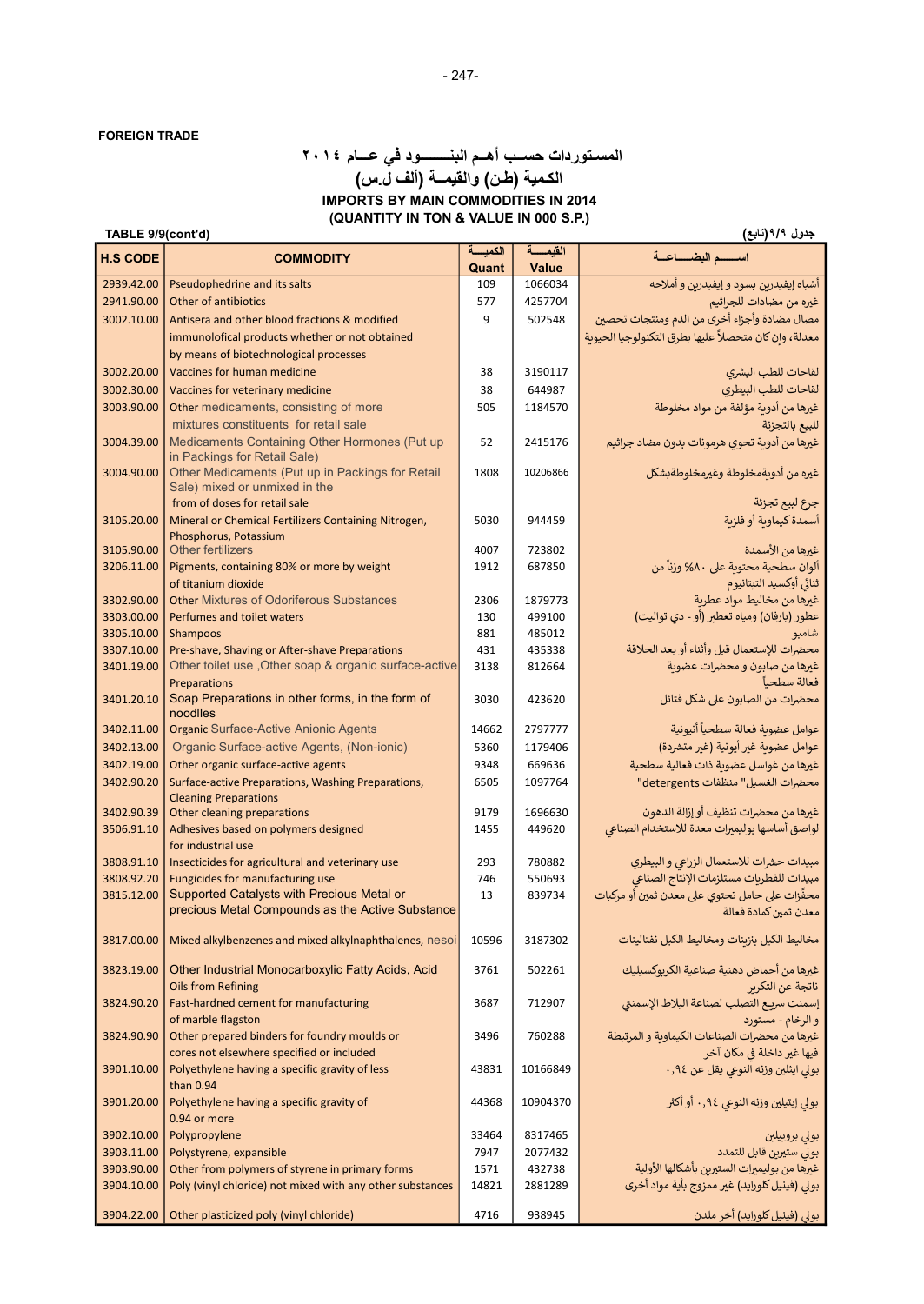التجـارة الخـارجيـة

# المسـتوردات حســب أهــم البنــــــــود في عـــام ٢٠١٤

## (QUANTITY IN TON & VALUE IN 000 S.P.) الكـمية (طـن) والقيمــة (ألف ل.س) IMPORTS BY MAIN COMMODITIES IN 2014

| الكمبسة<br>اسسه البضساعية<br><b>H.S CODE</b><br><b>COMMODITY</b><br>Quant<br>Value<br>غيرها من بوليميرات اكريليكية بأشكالها الأولية<br>3906.90.00<br>Other of acrylic polymers in primary forms<br>569516<br>1766<br>3907.20.00<br>Other polyethers<br>بولي ايثيرات أخر<br>5362<br>1665338<br>بولي إيتيلين تيرفتالات<br>3907.60.00<br>Polyethylene Terephthalate<br>1614936<br>7182<br>غیرها من بولی استیرات أخر<br>3907.99.00<br>Other polyesters<br>3002<br>581591<br>Self-adhesive Plates, Sheets, Film, Foil, Tape, Strip<br>غيرها من لفات لا يتجاوز عرضها ٢٠ سم<br>3919.10.90<br>793292<br>2434<br>of Plastics (In Rolls) not exceeding 20 CM<br>غيرها من ألواح وصفائح وأشرطة وقدد من<br>3919.90.90<br>Other of self-adhesive plates, sheets, tape<br>1876<br>482478<br>لدائن لاصقة<br>and strip of plastics<br>Other Plates, Sheets, Film, Foil, Tape, Strip of Polymers<br>ألواح من بوليميرات الإتيلين<br>3920.10.00<br>2409<br>877451<br>of Ethylene (Non-cellular)<br>Other Plates, Sheets, Film, Foil, Tape, Strip of Polymers<br>3920.20.00<br>7965<br>ألواح من بوليميرات البروبيلين<br>1813926<br>of Propylene (Non-cellular)<br>غيرها من ألواح و صفائح (أفلام) من بوليميرات<br>3920.49.90<br>Other plates and sheets of cellular plastics<br>3410<br>841777<br>of polymers of vinyl chloride<br>الفينيل كلورايد<br>غيرها من ألواح و صفائح (أفلام) من المواد اللدنة<br>Other Plates, Sheets, Film, Foil, Strip of<br>3920.99.00<br>690524<br>2348<br>plastics<br>غير خلوبة<br>غيرها من ألواح وصفائح وأغشية وأشرطة وقدد<br>Other of other plates sheets, film, tapes and<br>3921.90.00<br>5265<br>1834338<br>strips of plastics<br>آخر من لدائن<br>Other carboys, bottles, flasks, and similar articles<br>غيرها من دمجانات وقوارير ودوارق وأصناف مماثلة<br>3923.30.90<br>4479<br>1439925<br>of plastics<br>من لدائن<br>3926.90.99<br><b>Other Articles of Plastics</b><br>1990<br>406855<br>غيرها من مصنوعات بكاملها من اللدائن<br>New Pneumatic Tyres of Rubber, of a Kind Used On<br>4011.10.00<br>إطارات خارجية للسيارات السياحية من مطاط<br>11755<br>2540947<br><b>Motor Cars</b><br>New Pneumatic Tyres of Rubber, of a Kind<br>10416<br>2402138<br>إطارات هوائية خارجية من مطاط<br>4011.20.00<br><b>Used On Buses or Lorries</b><br>للباصات و الشاحنات<br>إطارات ذات نتوءات للعربات وآلات الانشاءات لا<br>Tyres, having "herring bone", used on construction<br>827416<br>4011.62.00<br>4680<br>or industrial handling vehicles& machines and<br>يزيد مقاسها عن ٦١ سم من مطاط<br>having a rim size not exceeding 61 CM of rubber<br>4407.10.00<br>Wood sawn of coniferous<br>32346<br>1823399<br>خشب من عائلة المخروطيات (الصنوبربات)<br>4407.92.00<br>Of beech (Fagus spp)<br>8244<br>540122<br>غيرها من الزان نوع فاغوس<br>غيرها من خشب منشور طولياً فقط يزيد سمكه عن ٦مم<br>4407.99.00<br>Other: Maple (Acer spp) (except Japanese maple)<br>29731<br>2206294<br>, of a thickness exceeding 6 MM<br>ألواح MDF بسماكة تزيد عن ٩ مم غير<br>MDF boards, of a thickness exceeding 9 MM<br>2598921<br>4411.14.10<br>56173<br>مشغولة أو مغطاة<br>not mechanically worked or surface covered<br>غيرها من ألواح MDF بسماكة تزيد عن ٩ مم<br>4411.14.90<br>Others MDF boards of thickness exceeding 9mm<br>7949<br>506918<br>عجائن خشب كيماوية شبه مقصورة أومقصورة من عائلة<br>4703.21.00<br>Chemical wood pulp semi-bleached or bleached<br>1858944<br>14641<br>المخروطيات مصنوعة بطريقة الصودا أو الكبريتات<br>(coniferous), soda or sulphate<br>4802.56.00<br>Paper weighing 40-150 G/M <sup>2</sup> (grams per square<br>2073520<br>15451<br>ورق یزن م آ ٤٠ - ١٥٠ غ بشكل صفائح لا يزيد طول<br>meter) in sheets with one side not exceeding 435<br>أحد أضلاعها عن ٤٣٥ مم<br><b>MM</b><br>Other paper weighing 40-150 G/M <sup>2</sup> (grams per square<br>4802.57.00<br>9412<br>1055260<br>غيره من ورق يزن م` ٤٠ - ١٥٠ غ<br>meter)<br>غيره من ورق و ورق مقوئ يزيد أكثر من ١٥٠ غ<br>4802.58.00<br>Paper and paperboard 1 sqm weighing more<br>7574<br>1011574<br>than 150 G<br>Toilet or facial tissue stock, towel or napkin stock<br>4803.00.00<br>10423<br>ورق من النوع المعد للإستعمال كورق تجميل<br>1853739<br>and similar paper of a kind used for household or<br>sanitary purposes, cellulose wadding<br>4804.11.00<br>Unbleached paper (kraftliner), uncoated<br>ورق وورق مقوى غير مبيض (غير مقصور) غير مطلي<br>8838<br>941546<br>4805.11.00<br>Semichemical fluting paper (corrugating medium)<br>ورق نصف كيماوي معد للتحزيز<br>25988<br>1729137<br>Other paper weighing 150 G/M <sup>2</sup> or less (grams per<br>4805.91.00<br>4572<br>420562<br>غيرها من ورق يزيد م` ١٥٠غ أو أقل<br>square meter)<br>Other paper and paperboard for writing<br>غيرها من الورق و الورق المقوى للكتابة و الطباعة<br>4810.19.00<br>11387<br>1100560<br>and printing, not containing fibers<br>لايحتوى على ألياف<br>ورق وورق مقوى أخر متعدد الطبقات، مطلى<br>Multi-ply of other paperboard, coated<br>1568686<br>4810.92.00<br>18190<br>غيره من ورق وورق مقوى أخر، مطلى<br>Other of other paperboard and paper, coated<br>4810.99.00<br>654338<br>6259<br>ورق وورق مقوى مطلي أو مشرب أو مغطى بلدائن<br>4811.59.90<br>Paper & paperboard coated, impregnated or co-<br>427708<br>1784<br>يزن أكثر ١٥٠ غ/ م<br>vered with plastics, weighing more than 150 G/M <sup>2</sup><br>علب صناديق قابلة للطي من الورق أو المقوى غيرمموج<br>Folding cartons boxes, of non corrugated paper or<br>4819.20.00<br>1454<br>430937<br>paperboard<br>غيرها من كتب و مطبوعات<br>Other printed books and brochures & similar printed<br>4901.99.00<br>5350<br>1448571<br>matter | جدول ۹/۹(تابع)<br>TABLE 9/9(cont'd) |  |  |         |  |  |
|----------------------------------------------------------------------------------------------------------------------------------------------------------------------------------------------------------------------------------------------------------------------------------------------------------------------------------------------------------------------------------------------------------------------------------------------------------------------------------------------------------------------------------------------------------------------------------------------------------------------------------------------------------------------------------------------------------------------------------------------------------------------------------------------------------------------------------------------------------------------------------------------------------------------------------------------------------------------------------------------------------------------------------------------------------------------------------------------------------------------------------------------------------------------------------------------------------------------------------------------------------------------------------------------------------------------------------------------------------------------------------------------------------------------------------------------------------------------------------------------------------------------------------------------------------------------------------------------------------------------------------------------------------------------------------------------------------------------------------------------------------------------------------------------------------------------------------------------------------------------------------------------------------------------------------------------------------------------------------------------------------------------------------------------------------------------------------------------------------------------------------------------------------------------------------------------------------------------------------------------------------------------------------------------------------------------------------------------------------------------------------------------------------------------------------------------------------------------------------------------------------------------------------------------------------------------------------------------------------------------------------------------------------------------------------------------------------------------------------------------------------------------------------------------------------------------------------------------------------------------------------------------------------------------------------------------------------------------------------------------------------------------------------------------------------------------------------------------------------------------------------------------------------------------------------------------------------------------------------------------------------------------------------------------------------------------------------------------------------------------------------------------------------------------------------------------------------------------------------------------------------------------------------------------------------------------------------------------------------------------------------------------------------------------------------------------------------------------------------------------------------------------------------------------------------------------------------------------------------------------------------------------------------------------------------------------------------------------------------------------------------------------------------------------------------------------------------------------------------------------------------------------------------------------------------------------------------------------------------------------------------------------------------------------------------------------------------------------------------------------------------------------------------------------------------------------------------------------------------------------------------------------------------------------------------------------------------------------------------------------------------------------------------------------------------------------------------------------------------------------------------------------------------------------------------------------------------------------------------------------------------------------------------------------------------------------------------------------------------------------------------------------------------------------------------------------------------------------------------------------------------------------------------------------------------------------------------------------------------------------------------------------------------------------------------------------------------------------------------------------------------------------------------------------------------------------------------------------------------------------------------------------------------------------------------------------|-------------------------------------|--|--|---------|--|--|
|                                                                                                                                                                                                                                                                                                                                                                                                                                                                                                                                                                                                                                                                                                                                                                                                                                                                                                                                                                                                                                                                                                                                                                                                                                                                                                                                                                                                                                                                                                                                                                                                                                                                                                                                                                                                                                                                                                                                                                                                                                                                                                                                                                                                                                                                                                                                                                                                                                                                                                                                                                                                                                                                                                                                                                                                                                                                                                                                                                                                                                                                                                                                                                                                                                                                                                                                                                                                                                                                                                                                                                                                                                                                                                                                                                                                                                                                                                                                                                                                                                                                                                                                                                                                                                                                                                                                                                                                                                                                                                                                                                                                                                                                                                                                                                                                                                                                                                                                                                                                                                                                                                                                                                                                                                                                                                                                                                                                                                                                                                                                                                      |                                     |  |  | القبمسة |  |  |
|                                                                                                                                                                                                                                                                                                                                                                                                                                                                                                                                                                                                                                                                                                                                                                                                                                                                                                                                                                                                                                                                                                                                                                                                                                                                                                                                                                                                                                                                                                                                                                                                                                                                                                                                                                                                                                                                                                                                                                                                                                                                                                                                                                                                                                                                                                                                                                                                                                                                                                                                                                                                                                                                                                                                                                                                                                                                                                                                                                                                                                                                                                                                                                                                                                                                                                                                                                                                                                                                                                                                                                                                                                                                                                                                                                                                                                                                                                                                                                                                                                                                                                                                                                                                                                                                                                                                                                                                                                                                                                                                                                                                                                                                                                                                                                                                                                                                                                                                                                                                                                                                                                                                                                                                                                                                                                                                                                                                                                                                                                                                                                      |                                     |  |  |         |  |  |
|                                                                                                                                                                                                                                                                                                                                                                                                                                                                                                                                                                                                                                                                                                                                                                                                                                                                                                                                                                                                                                                                                                                                                                                                                                                                                                                                                                                                                                                                                                                                                                                                                                                                                                                                                                                                                                                                                                                                                                                                                                                                                                                                                                                                                                                                                                                                                                                                                                                                                                                                                                                                                                                                                                                                                                                                                                                                                                                                                                                                                                                                                                                                                                                                                                                                                                                                                                                                                                                                                                                                                                                                                                                                                                                                                                                                                                                                                                                                                                                                                                                                                                                                                                                                                                                                                                                                                                                                                                                                                                                                                                                                                                                                                                                                                                                                                                                                                                                                                                                                                                                                                                                                                                                                                                                                                                                                                                                                                                                                                                                                                                      |                                     |  |  |         |  |  |
|                                                                                                                                                                                                                                                                                                                                                                                                                                                                                                                                                                                                                                                                                                                                                                                                                                                                                                                                                                                                                                                                                                                                                                                                                                                                                                                                                                                                                                                                                                                                                                                                                                                                                                                                                                                                                                                                                                                                                                                                                                                                                                                                                                                                                                                                                                                                                                                                                                                                                                                                                                                                                                                                                                                                                                                                                                                                                                                                                                                                                                                                                                                                                                                                                                                                                                                                                                                                                                                                                                                                                                                                                                                                                                                                                                                                                                                                                                                                                                                                                                                                                                                                                                                                                                                                                                                                                                                                                                                                                                                                                                                                                                                                                                                                                                                                                                                                                                                                                                                                                                                                                                                                                                                                                                                                                                                                                                                                                                                                                                                                                                      |                                     |  |  |         |  |  |
|                                                                                                                                                                                                                                                                                                                                                                                                                                                                                                                                                                                                                                                                                                                                                                                                                                                                                                                                                                                                                                                                                                                                                                                                                                                                                                                                                                                                                                                                                                                                                                                                                                                                                                                                                                                                                                                                                                                                                                                                                                                                                                                                                                                                                                                                                                                                                                                                                                                                                                                                                                                                                                                                                                                                                                                                                                                                                                                                                                                                                                                                                                                                                                                                                                                                                                                                                                                                                                                                                                                                                                                                                                                                                                                                                                                                                                                                                                                                                                                                                                                                                                                                                                                                                                                                                                                                                                                                                                                                                                                                                                                                                                                                                                                                                                                                                                                                                                                                                                                                                                                                                                                                                                                                                                                                                                                                                                                                                                                                                                                                                                      |                                     |  |  |         |  |  |
|                                                                                                                                                                                                                                                                                                                                                                                                                                                                                                                                                                                                                                                                                                                                                                                                                                                                                                                                                                                                                                                                                                                                                                                                                                                                                                                                                                                                                                                                                                                                                                                                                                                                                                                                                                                                                                                                                                                                                                                                                                                                                                                                                                                                                                                                                                                                                                                                                                                                                                                                                                                                                                                                                                                                                                                                                                                                                                                                                                                                                                                                                                                                                                                                                                                                                                                                                                                                                                                                                                                                                                                                                                                                                                                                                                                                                                                                                                                                                                                                                                                                                                                                                                                                                                                                                                                                                                                                                                                                                                                                                                                                                                                                                                                                                                                                                                                                                                                                                                                                                                                                                                                                                                                                                                                                                                                                                                                                                                                                                                                                                                      |                                     |  |  |         |  |  |
|                                                                                                                                                                                                                                                                                                                                                                                                                                                                                                                                                                                                                                                                                                                                                                                                                                                                                                                                                                                                                                                                                                                                                                                                                                                                                                                                                                                                                                                                                                                                                                                                                                                                                                                                                                                                                                                                                                                                                                                                                                                                                                                                                                                                                                                                                                                                                                                                                                                                                                                                                                                                                                                                                                                                                                                                                                                                                                                                                                                                                                                                                                                                                                                                                                                                                                                                                                                                                                                                                                                                                                                                                                                                                                                                                                                                                                                                                                                                                                                                                                                                                                                                                                                                                                                                                                                                                                                                                                                                                                                                                                                                                                                                                                                                                                                                                                                                                                                                                                                                                                                                                                                                                                                                                                                                                                                                                                                                                                                                                                                                                                      |                                     |  |  |         |  |  |
|                                                                                                                                                                                                                                                                                                                                                                                                                                                                                                                                                                                                                                                                                                                                                                                                                                                                                                                                                                                                                                                                                                                                                                                                                                                                                                                                                                                                                                                                                                                                                                                                                                                                                                                                                                                                                                                                                                                                                                                                                                                                                                                                                                                                                                                                                                                                                                                                                                                                                                                                                                                                                                                                                                                                                                                                                                                                                                                                                                                                                                                                                                                                                                                                                                                                                                                                                                                                                                                                                                                                                                                                                                                                                                                                                                                                                                                                                                                                                                                                                                                                                                                                                                                                                                                                                                                                                                                                                                                                                                                                                                                                                                                                                                                                                                                                                                                                                                                                                                                                                                                                                                                                                                                                                                                                                                                                                                                                                                                                                                                                                                      |                                     |  |  |         |  |  |
|                                                                                                                                                                                                                                                                                                                                                                                                                                                                                                                                                                                                                                                                                                                                                                                                                                                                                                                                                                                                                                                                                                                                                                                                                                                                                                                                                                                                                                                                                                                                                                                                                                                                                                                                                                                                                                                                                                                                                                                                                                                                                                                                                                                                                                                                                                                                                                                                                                                                                                                                                                                                                                                                                                                                                                                                                                                                                                                                                                                                                                                                                                                                                                                                                                                                                                                                                                                                                                                                                                                                                                                                                                                                                                                                                                                                                                                                                                                                                                                                                                                                                                                                                                                                                                                                                                                                                                                                                                                                                                                                                                                                                                                                                                                                                                                                                                                                                                                                                                                                                                                                                                                                                                                                                                                                                                                                                                                                                                                                                                                                                                      |                                     |  |  |         |  |  |
|                                                                                                                                                                                                                                                                                                                                                                                                                                                                                                                                                                                                                                                                                                                                                                                                                                                                                                                                                                                                                                                                                                                                                                                                                                                                                                                                                                                                                                                                                                                                                                                                                                                                                                                                                                                                                                                                                                                                                                                                                                                                                                                                                                                                                                                                                                                                                                                                                                                                                                                                                                                                                                                                                                                                                                                                                                                                                                                                                                                                                                                                                                                                                                                                                                                                                                                                                                                                                                                                                                                                                                                                                                                                                                                                                                                                                                                                                                                                                                                                                                                                                                                                                                                                                                                                                                                                                                                                                                                                                                                                                                                                                                                                                                                                                                                                                                                                                                                                                                                                                                                                                                                                                                                                                                                                                                                                                                                                                                                                                                                                                                      |                                     |  |  |         |  |  |
|                                                                                                                                                                                                                                                                                                                                                                                                                                                                                                                                                                                                                                                                                                                                                                                                                                                                                                                                                                                                                                                                                                                                                                                                                                                                                                                                                                                                                                                                                                                                                                                                                                                                                                                                                                                                                                                                                                                                                                                                                                                                                                                                                                                                                                                                                                                                                                                                                                                                                                                                                                                                                                                                                                                                                                                                                                                                                                                                                                                                                                                                                                                                                                                                                                                                                                                                                                                                                                                                                                                                                                                                                                                                                                                                                                                                                                                                                                                                                                                                                                                                                                                                                                                                                                                                                                                                                                                                                                                                                                                                                                                                                                                                                                                                                                                                                                                                                                                                                                                                                                                                                                                                                                                                                                                                                                                                                                                                                                                                                                                                                                      |                                     |  |  |         |  |  |
|                                                                                                                                                                                                                                                                                                                                                                                                                                                                                                                                                                                                                                                                                                                                                                                                                                                                                                                                                                                                                                                                                                                                                                                                                                                                                                                                                                                                                                                                                                                                                                                                                                                                                                                                                                                                                                                                                                                                                                                                                                                                                                                                                                                                                                                                                                                                                                                                                                                                                                                                                                                                                                                                                                                                                                                                                                                                                                                                                                                                                                                                                                                                                                                                                                                                                                                                                                                                                                                                                                                                                                                                                                                                                                                                                                                                                                                                                                                                                                                                                                                                                                                                                                                                                                                                                                                                                                                                                                                                                                                                                                                                                                                                                                                                                                                                                                                                                                                                                                                                                                                                                                                                                                                                                                                                                                                                                                                                                                                                                                                                                                      |                                     |  |  |         |  |  |
|                                                                                                                                                                                                                                                                                                                                                                                                                                                                                                                                                                                                                                                                                                                                                                                                                                                                                                                                                                                                                                                                                                                                                                                                                                                                                                                                                                                                                                                                                                                                                                                                                                                                                                                                                                                                                                                                                                                                                                                                                                                                                                                                                                                                                                                                                                                                                                                                                                                                                                                                                                                                                                                                                                                                                                                                                                                                                                                                                                                                                                                                                                                                                                                                                                                                                                                                                                                                                                                                                                                                                                                                                                                                                                                                                                                                                                                                                                                                                                                                                                                                                                                                                                                                                                                                                                                                                                                                                                                                                                                                                                                                                                                                                                                                                                                                                                                                                                                                                                                                                                                                                                                                                                                                                                                                                                                                                                                                                                                                                                                                                                      |                                     |  |  |         |  |  |
|                                                                                                                                                                                                                                                                                                                                                                                                                                                                                                                                                                                                                                                                                                                                                                                                                                                                                                                                                                                                                                                                                                                                                                                                                                                                                                                                                                                                                                                                                                                                                                                                                                                                                                                                                                                                                                                                                                                                                                                                                                                                                                                                                                                                                                                                                                                                                                                                                                                                                                                                                                                                                                                                                                                                                                                                                                                                                                                                                                                                                                                                                                                                                                                                                                                                                                                                                                                                                                                                                                                                                                                                                                                                                                                                                                                                                                                                                                                                                                                                                                                                                                                                                                                                                                                                                                                                                                                                                                                                                                                                                                                                                                                                                                                                                                                                                                                                                                                                                                                                                                                                                                                                                                                                                                                                                                                                                                                                                                                                                                                                                                      |                                     |  |  |         |  |  |
|                                                                                                                                                                                                                                                                                                                                                                                                                                                                                                                                                                                                                                                                                                                                                                                                                                                                                                                                                                                                                                                                                                                                                                                                                                                                                                                                                                                                                                                                                                                                                                                                                                                                                                                                                                                                                                                                                                                                                                                                                                                                                                                                                                                                                                                                                                                                                                                                                                                                                                                                                                                                                                                                                                                                                                                                                                                                                                                                                                                                                                                                                                                                                                                                                                                                                                                                                                                                                                                                                                                                                                                                                                                                                                                                                                                                                                                                                                                                                                                                                                                                                                                                                                                                                                                                                                                                                                                                                                                                                                                                                                                                                                                                                                                                                                                                                                                                                                                                                                                                                                                                                                                                                                                                                                                                                                                                                                                                                                                                                                                                                                      |                                     |  |  |         |  |  |
|                                                                                                                                                                                                                                                                                                                                                                                                                                                                                                                                                                                                                                                                                                                                                                                                                                                                                                                                                                                                                                                                                                                                                                                                                                                                                                                                                                                                                                                                                                                                                                                                                                                                                                                                                                                                                                                                                                                                                                                                                                                                                                                                                                                                                                                                                                                                                                                                                                                                                                                                                                                                                                                                                                                                                                                                                                                                                                                                                                                                                                                                                                                                                                                                                                                                                                                                                                                                                                                                                                                                                                                                                                                                                                                                                                                                                                                                                                                                                                                                                                                                                                                                                                                                                                                                                                                                                                                                                                                                                                                                                                                                                                                                                                                                                                                                                                                                                                                                                                                                                                                                                                                                                                                                                                                                                                                                                                                                                                                                                                                                                                      |                                     |  |  |         |  |  |
|                                                                                                                                                                                                                                                                                                                                                                                                                                                                                                                                                                                                                                                                                                                                                                                                                                                                                                                                                                                                                                                                                                                                                                                                                                                                                                                                                                                                                                                                                                                                                                                                                                                                                                                                                                                                                                                                                                                                                                                                                                                                                                                                                                                                                                                                                                                                                                                                                                                                                                                                                                                                                                                                                                                                                                                                                                                                                                                                                                                                                                                                                                                                                                                                                                                                                                                                                                                                                                                                                                                                                                                                                                                                                                                                                                                                                                                                                                                                                                                                                                                                                                                                                                                                                                                                                                                                                                                                                                                                                                                                                                                                                                                                                                                                                                                                                                                                                                                                                                                                                                                                                                                                                                                                                                                                                                                                                                                                                                                                                                                                                                      |                                     |  |  |         |  |  |
|                                                                                                                                                                                                                                                                                                                                                                                                                                                                                                                                                                                                                                                                                                                                                                                                                                                                                                                                                                                                                                                                                                                                                                                                                                                                                                                                                                                                                                                                                                                                                                                                                                                                                                                                                                                                                                                                                                                                                                                                                                                                                                                                                                                                                                                                                                                                                                                                                                                                                                                                                                                                                                                                                                                                                                                                                                                                                                                                                                                                                                                                                                                                                                                                                                                                                                                                                                                                                                                                                                                                                                                                                                                                                                                                                                                                                                                                                                                                                                                                                                                                                                                                                                                                                                                                                                                                                                                                                                                                                                                                                                                                                                                                                                                                                                                                                                                                                                                                                                                                                                                                                                                                                                                                                                                                                                                                                                                                                                                                                                                                                                      |                                     |  |  |         |  |  |
|                                                                                                                                                                                                                                                                                                                                                                                                                                                                                                                                                                                                                                                                                                                                                                                                                                                                                                                                                                                                                                                                                                                                                                                                                                                                                                                                                                                                                                                                                                                                                                                                                                                                                                                                                                                                                                                                                                                                                                                                                                                                                                                                                                                                                                                                                                                                                                                                                                                                                                                                                                                                                                                                                                                                                                                                                                                                                                                                                                                                                                                                                                                                                                                                                                                                                                                                                                                                                                                                                                                                                                                                                                                                                                                                                                                                                                                                                                                                                                                                                                                                                                                                                                                                                                                                                                                                                                                                                                                                                                                                                                                                                                                                                                                                                                                                                                                                                                                                                                                                                                                                                                                                                                                                                                                                                                                                                                                                                                                                                                                                                                      |                                     |  |  |         |  |  |
|                                                                                                                                                                                                                                                                                                                                                                                                                                                                                                                                                                                                                                                                                                                                                                                                                                                                                                                                                                                                                                                                                                                                                                                                                                                                                                                                                                                                                                                                                                                                                                                                                                                                                                                                                                                                                                                                                                                                                                                                                                                                                                                                                                                                                                                                                                                                                                                                                                                                                                                                                                                                                                                                                                                                                                                                                                                                                                                                                                                                                                                                                                                                                                                                                                                                                                                                                                                                                                                                                                                                                                                                                                                                                                                                                                                                                                                                                                                                                                                                                                                                                                                                                                                                                                                                                                                                                                                                                                                                                                                                                                                                                                                                                                                                                                                                                                                                                                                                                                                                                                                                                                                                                                                                                                                                                                                                                                                                                                                                                                                                                                      |                                     |  |  |         |  |  |
|                                                                                                                                                                                                                                                                                                                                                                                                                                                                                                                                                                                                                                                                                                                                                                                                                                                                                                                                                                                                                                                                                                                                                                                                                                                                                                                                                                                                                                                                                                                                                                                                                                                                                                                                                                                                                                                                                                                                                                                                                                                                                                                                                                                                                                                                                                                                                                                                                                                                                                                                                                                                                                                                                                                                                                                                                                                                                                                                                                                                                                                                                                                                                                                                                                                                                                                                                                                                                                                                                                                                                                                                                                                                                                                                                                                                                                                                                                                                                                                                                                                                                                                                                                                                                                                                                                                                                                                                                                                                                                                                                                                                                                                                                                                                                                                                                                                                                                                                                                                                                                                                                                                                                                                                                                                                                                                                                                                                                                                                                                                                                                      |                                     |  |  |         |  |  |
|                                                                                                                                                                                                                                                                                                                                                                                                                                                                                                                                                                                                                                                                                                                                                                                                                                                                                                                                                                                                                                                                                                                                                                                                                                                                                                                                                                                                                                                                                                                                                                                                                                                                                                                                                                                                                                                                                                                                                                                                                                                                                                                                                                                                                                                                                                                                                                                                                                                                                                                                                                                                                                                                                                                                                                                                                                                                                                                                                                                                                                                                                                                                                                                                                                                                                                                                                                                                                                                                                                                                                                                                                                                                                                                                                                                                                                                                                                                                                                                                                                                                                                                                                                                                                                                                                                                                                                                                                                                                                                                                                                                                                                                                                                                                                                                                                                                                                                                                                                                                                                                                                                                                                                                                                                                                                                                                                                                                                                                                                                                                                                      |                                     |  |  |         |  |  |
|                                                                                                                                                                                                                                                                                                                                                                                                                                                                                                                                                                                                                                                                                                                                                                                                                                                                                                                                                                                                                                                                                                                                                                                                                                                                                                                                                                                                                                                                                                                                                                                                                                                                                                                                                                                                                                                                                                                                                                                                                                                                                                                                                                                                                                                                                                                                                                                                                                                                                                                                                                                                                                                                                                                                                                                                                                                                                                                                                                                                                                                                                                                                                                                                                                                                                                                                                                                                                                                                                                                                                                                                                                                                                                                                                                                                                                                                                                                                                                                                                                                                                                                                                                                                                                                                                                                                                                                                                                                                                                                                                                                                                                                                                                                                                                                                                                                                                                                                                                                                                                                                                                                                                                                                                                                                                                                                                                                                                                                                                                                                                                      |                                     |  |  |         |  |  |
|                                                                                                                                                                                                                                                                                                                                                                                                                                                                                                                                                                                                                                                                                                                                                                                                                                                                                                                                                                                                                                                                                                                                                                                                                                                                                                                                                                                                                                                                                                                                                                                                                                                                                                                                                                                                                                                                                                                                                                                                                                                                                                                                                                                                                                                                                                                                                                                                                                                                                                                                                                                                                                                                                                                                                                                                                                                                                                                                                                                                                                                                                                                                                                                                                                                                                                                                                                                                                                                                                                                                                                                                                                                                                                                                                                                                                                                                                                                                                                                                                                                                                                                                                                                                                                                                                                                                                                                                                                                                                                                                                                                                                                                                                                                                                                                                                                                                                                                                                                                                                                                                                                                                                                                                                                                                                                                                                                                                                                                                                                                                                                      |                                     |  |  |         |  |  |
|                                                                                                                                                                                                                                                                                                                                                                                                                                                                                                                                                                                                                                                                                                                                                                                                                                                                                                                                                                                                                                                                                                                                                                                                                                                                                                                                                                                                                                                                                                                                                                                                                                                                                                                                                                                                                                                                                                                                                                                                                                                                                                                                                                                                                                                                                                                                                                                                                                                                                                                                                                                                                                                                                                                                                                                                                                                                                                                                                                                                                                                                                                                                                                                                                                                                                                                                                                                                                                                                                                                                                                                                                                                                                                                                                                                                                                                                                                                                                                                                                                                                                                                                                                                                                                                                                                                                                                                                                                                                                                                                                                                                                                                                                                                                                                                                                                                                                                                                                                                                                                                                                                                                                                                                                                                                                                                                                                                                                                                                                                                                                                      |                                     |  |  |         |  |  |
|                                                                                                                                                                                                                                                                                                                                                                                                                                                                                                                                                                                                                                                                                                                                                                                                                                                                                                                                                                                                                                                                                                                                                                                                                                                                                                                                                                                                                                                                                                                                                                                                                                                                                                                                                                                                                                                                                                                                                                                                                                                                                                                                                                                                                                                                                                                                                                                                                                                                                                                                                                                                                                                                                                                                                                                                                                                                                                                                                                                                                                                                                                                                                                                                                                                                                                                                                                                                                                                                                                                                                                                                                                                                                                                                                                                                                                                                                                                                                                                                                                                                                                                                                                                                                                                                                                                                                                                                                                                                                                                                                                                                                                                                                                                                                                                                                                                                                                                                                                                                                                                                                                                                                                                                                                                                                                                                                                                                                                                                                                                                                                      |                                     |  |  |         |  |  |
|                                                                                                                                                                                                                                                                                                                                                                                                                                                                                                                                                                                                                                                                                                                                                                                                                                                                                                                                                                                                                                                                                                                                                                                                                                                                                                                                                                                                                                                                                                                                                                                                                                                                                                                                                                                                                                                                                                                                                                                                                                                                                                                                                                                                                                                                                                                                                                                                                                                                                                                                                                                                                                                                                                                                                                                                                                                                                                                                                                                                                                                                                                                                                                                                                                                                                                                                                                                                                                                                                                                                                                                                                                                                                                                                                                                                                                                                                                                                                                                                                                                                                                                                                                                                                                                                                                                                                                                                                                                                                                                                                                                                                                                                                                                                                                                                                                                                                                                                                                                                                                                                                                                                                                                                                                                                                                                                                                                                                                                                                                                                                                      |                                     |  |  |         |  |  |
|                                                                                                                                                                                                                                                                                                                                                                                                                                                                                                                                                                                                                                                                                                                                                                                                                                                                                                                                                                                                                                                                                                                                                                                                                                                                                                                                                                                                                                                                                                                                                                                                                                                                                                                                                                                                                                                                                                                                                                                                                                                                                                                                                                                                                                                                                                                                                                                                                                                                                                                                                                                                                                                                                                                                                                                                                                                                                                                                                                                                                                                                                                                                                                                                                                                                                                                                                                                                                                                                                                                                                                                                                                                                                                                                                                                                                                                                                                                                                                                                                                                                                                                                                                                                                                                                                                                                                                                                                                                                                                                                                                                                                                                                                                                                                                                                                                                                                                                                                                                                                                                                                                                                                                                                                                                                                                                                                                                                                                                                                                                                                                      |                                     |  |  |         |  |  |
|                                                                                                                                                                                                                                                                                                                                                                                                                                                                                                                                                                                                                                                                                                                                                                                                                                                                                                                                                                                                                                                                                                                                                                                                                                                                                                                                                                                                                                                                                                                                                                                                                                                                                                                                                                                                                                                                                                                                                                                                                                                                                                                                                                                                                                                                                                                                                                                                                                                                                                                                                                                                                                                                                                                                                                                                                                                                                                                                                                                                                                                                                                                                                                                                                                                                                                                                                                                                                                                                                                                                                                                                                                                                                                                                                                                                                                                                                                                                                                                                                                                                                                                                                                                                                                                                                                                                                                                                                                                                                                                                                                                                                                                                                                                                                                                                                                                                                                                                                                                                                                                                                                                                                                                                                                                                                                                                                                                                                                                                                                                                                                      |                                     |  |  |         |  |  |
|                                                                                                                                                                                                                                                                                                                                                                                                                                                                                                                                                                                                                                                                                                                                                                                                                                                                                                                                                                                                                                                                                                                                                                                                                                                                                                                                                                                                                                                                                                                                                                                                                                                                                                                                                                                                                                                                                                                                                                                                                                                                                                                                                                                                                                                                                                                                                                                                                                                                                                                                                                                                                                                                                                                                                                                                                                                                                                                                                                                                                                                                                                                                                                                                                                                                                                                                                                                                                                                                                                                                                                                                                                                                                                                                                                                                                                                                                                                                                                                                                                                                                                                                                                                                                                                                                                                                                                                                                                                                                                                                                                                                                                                                                                                                                                                                                                                                                                                                                                                                                                                                                                                                                                                                                                                                                                                                                                                                                                                                                                                                                                      |                                     |  |  |         |  |  |
|                                                                                                                                                                                                                                                                                                                                                                                                                                                                                                                                                                                                                                                                                                                                                                                                                                                                                                                                                                                                                                                                                                                                                                                                                                                                                                                                                                                                                                                                                                                                                                                                                                                                                                                                                                                                                                                                                                                                                                                                                                                                                                                                                                                                                                                                                                                                                                                                                                                                                                                                                                                                                                                                                                                                                                                                                                                                                                                                                                                                                                                                                                                                                                                                                                                                                                                                                                                                                                                                                                                                                                                                                                                                                                                                                                                                                                                                                                                                                                                                                                                                                                                                                                                                                                                                                                                                                                                                                                                                                                                                                                                                                                                                                                                                                                                                                                                                                                                                                                                                                                                                                                                                                                                                                                                                                                                                                                                                                                                                                                                                                                      |                                     |  |  |         |  |  |
|                                                                                                                                                                                                                                                                                                                                                                                                                                                                                                                                                                                                                                                                                                                                                                                                                                                                                                                                                                                                                                                                                                                                                                                                                                                                                                                                                                                                                                                                                                                                                                                                                                                                                                                                                                                                                                                                                                                                                                                                                                                                                                                                                                                                                                                                                                                                                                                                                                                                                                                                                                                                                                                                                                                                                                                                                                                                                                                                                                                                                                                                                                                                                                                                                                                                                                                                                                                                                                                                                                                                                                                                                                                                                                                                                                                                                                                                                                                                                                                                                                                                                                                                                                                                                                                                                                                                                                                                                                                                                                                                                                                                                                                                                                                                                                                                                                                                                                                                                                                                                                                                                                                                                                                                                                                                                                                                                                                                                                                                                                                                                                      |                                     |  |  |         |  |  |
|                                                                                                                                                                                                                                                                                                                                                                                                                                                                                                                                                                                                                                                                                                                                                                                                                                                                                                                                                                                                                                                                                                                                                                                                                                                                                                                                                                                                                                                                                                                                                                                                                                                                                                                                                                                                                                                                                                                                                                                                                                                                                                                                                                                                                                                                                                                                                                                                                                                                                                                                                                                                                                                                                                                                                                                                                                                                                                                                                                                                                                                                                                                                                                                                                                                                                                                                                                                                                                                                                                                                                                                                                                                                                                                                                                                                                                                                                                                                                                                                                                                                                                                                                                                                                                                                                                                                                                                                                                                                                                                                                                                                                                                                                                                                                                                                                                                                                                                                                                                                                                                                                                                                                                                                                                                                                                                                                                                                                                                                                                                                                                      |                                     |  |  |         |  |  |
|                                                                                                                                                                                                                                                                                                                                                                                                                                                                                                                                                                                                                                                                                                                                                                                                                                                                                                                                                                                                                                                                                                                                                                                                                                                                                                                                                                                                                                                                                                                                                                                                                                                                                                                                                                                                                                                                                                                                                                                                                                                                                                                                                                                                                                                                                                                                                                                                                                                                                                                                                                                                                                                                                                                                                                                                                                                                                                                                                                                                                                                                                                                                                                                                                                                                                                                                                                                                                                                                                                                                                                                                                                                                                                                                                                                                                                                                                                                                                                                                                                                                                                                                                                                                                                                                                                                                                                                                                                                                                                                                                                                                                                                                                                                                                                                                                                                                                                                                                                                                                                                                                                                                                                                                                                                                                                                                                                                                                                                                                                                                                                      |                                     |  |  |         |  |  |
|                                                                                                                                                                                                                                                                                                                                                                                                                                                                                                                                                                                                                                                                                                                                                                                                                                                                                                                                                                                                                                                                                                                                                                                                                                                                                                                                                                                                                                                                                                                                                                                                                                                                                                                                                                                                                                                                                                                                                                                                                                                                                                                                                                                                                                                                                                                                                                                                                                                                                                                                                                                                                                                                                                                                                                                                                                                                                                                                                                                                                                                                                                                                                                                                                                                                                                                                                                                                                                                                                                                                                                                                                                                                                                                                                                                                                                                                                                                                                                                                                                                                                                                                                                                                                                                                                                                                                                                                                                                                                                                                                                                                                                                                                                                                                                                                                                                                                                                                                                                                                                                                                                                                                                                                                                                                                                                                                                                                                                                                                                                                                                      |                                     |  |  |         |  |  |
|                                                                                                                                                                                                                                                                                                                                                                                                                                                                                                                                                                                                                                                                                                                                                                                                                                                                                                                                                                                                                                                                                                                                                                                                                                                                                                                                                                                                                                                                                                                                                                                                                                                                                                                                                                                                                                                                                                                                                                                                                                                                                                                                                                                                                                                                                                                                                                                                                                                                                                                                                                                                                                                                                                                                                                                                                                                                                                                                                                                                                                                                                                                                                                                                                                                                                                                                                                                                                                                                                                                                                                                                                                                                                                                                                                                                                                                                                                                                                                                                                                                                                                                                                                                                                                                                                                                                                                                                                                                                                                                                                                                                                                                                                                                                                                                                                                                                                                                                                                                                                                                                                                                                                                                                                                                                                                                                                                                                                                                                                                                                                                      |                                     |  |  |         |  |  |
|                                                                                                                                                                                                                                                                                                                                                                                                                                                                                                                                                                                                                                                                                                                                                                                                                                                                                                                                                                                                                                                                                                                                                                                                                                                                                                                                                                                                                                                                                                                                                                                                                                                                                                                                                                                                                                                                                                                                                                                                                                                                                                                                                                                                                                                                                                                                                                                                                                                                                                                                                                                                                                                                                                                                                                                                                                                                                                                                                                                                                                                                                                                                                                                                                                                                                                                                                                                                                                                                                                                                                                                                                                                                                                                                                                                                                                                                                                                                                                                                                                                                                                                                                                                                                                                                                                                                                                                                                                                                                                                                                                                                                                                                                                                                                                                                                                                                                                                                                                                                                                                                                                                                                                                                                                                                                                                                                                                                                                                                                                                                                                      |                                     |  |  |         |  |  |
|                                                                                                                                                                                                                                                                                                                                                                                                                                                                                                                                                                                                                                                                                                                                                                                                                                                                                                                                                                                                                                                                                                                                                                                                                                                                                                                                                                                                                                                                                                                                                                                                                                                                                                                                                                                                                                                                                                                                                                                                                                                                                                                                                                                                                                                                                                                                                                                                                                                                                                                                                                                                                                                                                                                                                                                                                                                                                                                                                                                                                                                                                                                                                                                                                                                                                                                                                                                                                                                                                                                                                                                                                                                                                                                                                                                                                                                                                                                                                                                                                                                                                                                                                                                                                                                                                                                                                                                                                                                                                                                                                                                                                                                                                                                                                                                                                                                                                                                                                                                                                                                                                                                                                                                                                                                                                                                                                                                                                                                                                                                                                                      |                                     |  |  |         |  |  |
|                                                                                                                                                                                                                                                                                                                                                                                                                                                                                                                                                                                                                                                                                                                                                                                                                                                                                                                                                                                                                                                                                                                                                                                                                                                                                                                                                                                                                                                                                                                                                                                                                                                                                                                                                                                                                                                                                                                                                                                                                                                                                                                                                                                                                                                                                                                                                                                                                                                                                                                                                                                                                                                                                                                                                                                                                                                                                                                                                                                                                                                                                                                                                                                                                                                                                                                                                                                                                                                                                                                                                                                                                                                                                                                                                                                                                                                                                                                                                                                                                                                                                                                                                                                                                                                                                                                                                                                                                                                                                                                                                                                                                                                                                                                                                                                                                                                                                                                                                                                                                                                                                                                                                                                                                                                                                                                                                                                                                                                                                                                                                                      |                                     |  |  |         |  |  |
|                                                                                                                                                                                                                                                                                                                                                                                                                                                                                                                                                                                                                                                                                                                                                                                                                                                                                                                                                                                                                                                                                                                                                                                                                                                                                                                                                                                                                                                                                                                                                                                                                                                                                                                                                                                                                                                                                                                                                                                                                                                                                                                                                                                                                                                                                                                                                                                                                                                                                                                                                                                                                                                                                                                                                                                                                                                                                                                                                                                                                                                                                                                                                                                                                                                                                                                                                                                                                                                                                                                                                                                                                                                                                                                                                                                                                                                                                                                                                                                                                                                                                                                                                                                                                                                                                                                                                                                                                                                                                                                                                                                                                                                                                                                                                                                                                                                                                                                                                                                                                                                                                                                                                                                                                                                                                                                                                                                                                                                                                                                                                                      |                                     |  |  |         |  |  |
|                                                                                                                                                                                                                                                                                                                                                                                                                                                                                                                                                                                                                                                                                                                                                                                                                                                                                                                                                                                                                                                                                                                                                                                                                                                                                                                                                                                                                                                                                                                                                                                                                                                                                                                                                                                                                                                                                                                                                                                                                                                                                                                                                                                                                                                                                                                                                                                                                                                                                                                                                                                                                                                                                                                                                                                                                                                                                                                                                                                                                                                                                                                                                                                                                                                                                                                                                                                                                                                                                                                                                                                                                                                                                                                                                                                                                                                                                                                                                                                                                                                                                                                                                                                                                                                                                                                                                                                                                                                                                                                                                                                                                                                                                                                                                                                                                                                                                                                                                                                                                                                                                                                                                                                                                                                                                                                                                                                                                                                                                                                                                                      |                                     |  |  |         |  |  |
|                                                                                                                                                                                                                                                                                                                                                                                                                                                                                                                                                                                                                                                                                                                                                                                                                                                                                                                                                                                                                                                                                                                                                                                                                                                                                                                                                                                                                                                                                                                                                                                                                                                                                                                                                                                                                                                                                                                                                                                                                                                                                                                                                                                                                                                                                                                                                                                                                                                                                                                                                                                                                                                                                                                                                                                                                                                                                                                                                                                                                                                                                                                                                                                                                                                                                                                                                                                                                                                                                                                                                                                                                                                                                                                                                                                                                                                                                                                                                                                                                                                                                                                                                                                                                                                                                                                                                                                                                                                                                                                                                                                                                                                                                                                                                                                                                                                                                                                                                                                                                                                                                                                                                                                                                                                                                                                                                                                                                                                                                                                                                                      |                                     |  |  |         |  |  |
|                                                                                                                                                                                                                                                                                                                                                                                                                                                                                                                                                                                                                                                                                                                                                                                                                                                                                                                                                                                                                                                                                                                                                                                                                                                                                                                                                                                                                                                                                                                                                                                                                                                                                                                                                                                                                                                                                                                                                                                                                                                                                                                                                                                                                                                                                                                                                                                                                                                                                                                                                                                                                                                                                                                                                                                                                                                                                                                                                                                                                                                                                                                                                                                                                                                                                                                                                                                                                                                                                                                                                                                                                                                                                                                                                                                                                                                                                                                                                                                                                                                                                                                                                                                                                                                                                                                                                                                                                                                                                                                                                                                                                                                                                                                                                                                                                                                                                                                                                                                                                                                                                                                                                                                                                                                                                                                                                                                                                                                                                                                                                                      |                                     |  |  |         |  |  |
|                                                                                                                                                                                                                                                                                                                                                                                                                                                                                                                                                                                                                                                                                                                                                                                                                                                                                                                                                                                                                                                                                                                                                                                                                                                                                                                                                                                                                                                                                                                                                                                                                                                                                                                                                                                                                                                                                                                                                                                                                                                                                                                                                                                                                                                                                                                                                                                                                                                                                                                                                                                                                                                                                                                                                                                                                                                                                                                                                                                                                                                                                                                                                                                                                                                                                                                                                                                                                                                                                                                                                                                                                                                                                                                                                                                                                                                                                                                                                                                                                                                                                                                                                                                                                                                                                                                                                                                                                                                                                                                                                                                                                                                                                                                                                                                                                                                                                                                                                                                                                                                                                                                                                                                                                                                                                                                                                                                                                                                                                                                                                                      |                                     |  |  |         |  |  |
|                                                                                                                                                                                                                                                                                                                                                                                                                                                                                                                                                                                                                                                                                                                                                                                                                                                                                                                                                                                                                                                                                                                                                                                                                                                                                                                                                                                                                                                                                                                                                                                                                                                                                                                                                                                                                                                                                                                                                                                                                                                                                                                                                                                                                                                                                                                                                                                                                                                                                                                                                                                                                                                                                                                                                                                                                                                                                                                                                                                                                                                                                                                                                                                                                                                                                                                                                                                                                                                                                                                                                                                                                                                                                                                                                                                                                                                                                                                                                                                                                                                                                                                                                                                                                                                                                                                                                                                                                                                                                                                                                                                                                                                                                                                                                                                                                                                                                                                                                                                                                                                                                                                                                                                                                                                                                                                                                                                                                                                                                                                                                                      |                                     |  |  |         |  |  |
|                                                                                                                                                                                                                                                                                                                                                                                                                                                                                                                                                                                                                                                                                                                                                                                                                                                                                                                                                                                                                                                                                                                                                                                                                                                                                                                                                                                                                                                                                                                                                                                                                                                                                                                                                                                                                                                                                                                                                                                                                                                                                                                                                                                                                                                                                                                                                                                                                                                                                                                                                                                                                                                                                                                                                                                                                                                                                                                                                                                                                                                                                                                                                                                                                                                                                                                                                                                                                                                                                                                                                                                                                                                                                                                                                                                                                                                                                                                                                                                                                                                                                                                                                                                                                                                                                                                                                                                                                                                                                                                                                                                                                                                                                                                                                                                                                                                                                                                                                                                                                                                                                                                                                                                                                                                                                                                                                                                                                                                                                                                                                                      |                                     |  |  |         |  |  |
|                                                                                                                                                                                                                                                                                                                                                                                                                                                                                                                                                                                                                                                                                                                                                                                                                                                                                                                                                                                                                                                                                                                                                                                                                                                                                                                                                                                                                                                                                                                                                                                                                                                                                                                                                                                                                                                                                                                                                                                                                                                                                                                                                                                                                                                                                                                                                                                                                                                                                                                                                                                                                                                                                                                                                                                                                                                                                                                                                                                                                                                                                                                                                                                                                                                                                                                                                                                                                                                                                                                                                                                                                                                                                                                                                                                                                                                                                                                                                                                                                                                                                                                                                                                                                                                                                                                                                                                                                                                                                                                                                                                                                                                                                                                                                                                                                                                                                                                                                                                                                                                                                                                                                                                                                                                                                                                                                                                                                                                                                                                                                                      |                                     |  |  |         |  |  |
|                                                                                                                                                                                                                                                                                                                                                                                                                                                                                                                                                                                                                                                                                                                                                                                                                                                                                                                                                                                                                                                                                                                                                                                                                                                                                                                                                                                                                                                                                                                                                                                                                                                                                                                                                                                                                                                                                                                                                                                                                                                                                                                                                                                                                                                                                                                                                                                                                                                                                                                                                                                                                                                                                                                                                                                                                                                                                                                                                                                                                                                                                                                                                                                                                                                                                                                                                                                                                                                                                                                                                                                                                                                                                                                                                                                                                                                                                                                                                                                                                                                                                                                                                                                                                                                                                                                                                                                                                                                                                                                                                                                                                                                                                                                                                                                                                                                                                                                                                                                                                                                                                                                                                                                                                                                                                                                                                                                                                                                                                                                                                                      |                                     |  |  |         |  |  |
|                                                                                                                                                                                                                                                                                                                                                                                                                                                                                                                                                                                                                                                                                                                                                                                                                                                                                                                                                                                                                                                                                                                                                                                                                                                                                                                                                                                                                                                                                                                                                                                                                                                                                                                                                                                                                                                                                                                                                                                                                                                                                                                                                                                                                                                                                                                                                                                                                                                                                                                                                                                                                                                                                                                                                                                                                                                                                                                                                                                                                                                                                                                                                                                                                                                                                                                                                                                                                                                                                                                                                                                                                                                                                                                                                                                                                                                                                                                                                                                                                                                                                                                                                                                                                                                                                                                                                                                                                                                                                                                                                                                                                                                                                                                                                                                                                                                                                                                                                                                                                                                                                                                                                                                                                                                                                                                                                                                                                                                                                                                                                                      |                                     |  |  |         |  |  |
|                                                                                                                                                                                                                                                                                                                                                                                                                                                                                                                                                                                                                                                                                                                                                                                                                                                                                                                                                                                                                                                                                                                                                                                                                                                                                                                                                                                                                                                                                                                                                                                                                                                                                                                                                                                                                                                                                                                                                                                                                                                                                                                                                                                                                                                                                                                                                                                                                                                                                                                                                                                                                                                                                                                                                                                                                                                                                                                                                                                                                                                                                                                                                                                                                                                                                                                                                                                                                                                                                                                                                                                                                                                                                                                                                                                                                                                                                                                                                                                                                                                                                                                                                                                                                                                                                                                                                                                                                                                                                                                                                                                                                                                                                                                                                                                                                                                                                                                                                                                                                                                                                                                                                                                                                                                                                                                                                                                                                                                                                                                                                                      |                                     |  |  |         |  |  |
|                                                                                                                                                                                                                                                                                                                                                                                                                                                                                                                                                                                                                                                                                                                                                                                                                                                                                                                                                                                                                                                                                                                                                                                                                                                                                                                                                                                                                                                                                                                                                                                                                                                                                                                                                                                                                                                                                                                                                                                                                                                                                                                                                                                                                                                                                                                                                                                                                                                                                                                                                                                                                                                                                                                                                                                                                                                                                                                                                                                                                                                                                                                                                                                                                                                                                                                                                                                                                                                                                                                                                                                                                                                                                                                                                                                                                                                                                                                                                                                                                                                                                                                                                                                                                                                                                                                                                                                                                                                                                                                                                                                                                                                                                                                                                                                                                                                                                                                                                                                                                                                                                                                                                                                                                                                                                                                                                                                                                                                                                                                                                                      |                                     |  |  |         |  |  |
|                                                                                                                                                                                                                                                                                                                                                                                                                                                                                                                                                                                                                                                                                                                                                                                                                                                                                                                                                                                                                                                                                                                                                                                                                                                                                                                                                                                                                                                                                                                                                                                                                                                                                                                                                                                                                                                                                                                                                                                                                                                                                                                                                                                                                                                                                                                                                                                                                                                                                                                                                                                                                                                                                                                                                                                                                                                                                                                                                                                                                                                                                                                                                                                                                                                                                                                                                                                                                                                                                                                                                                                                                                                                                                                                                                                                                                                                                                                                                                                                                                                                                                                                                                                                                                                                                                                                                                                                                                                                                                                                                                                                                                                                                                                                                                                                                                                                                                                                                                                                                                                                                                                                                                                                                                                                                                                                                                                                                                                                                                                                                                      |                                     |  |  |         |  |  |
|                                                                                                                                                                                                                                                                                                                                                                                                                                                                                                                                                                                                                                                                                                                                                                                                                                                                                                                                                                                                                                                                                                                                                                                                                                                                                                                                                                                                                                                                                                                                                                                                                                                                                                                                                                                                                                                                                                                                                                                                                                                                                                                                                                                                                                                                                                                                                                                                                                                                                                                                                                                                                                                                                                                                                                                                                                                                                                                                                                                                                                                                                                                                                                                                                                                                                                                                                                                                                                                                                                                                                                                                                                                                                                                                                                                                                                                                                                                                                                                                                                                                                                                                                                                                                                                                                                                                                                                                                                                                                                                                                                                                                                                                                                                                                                                                                                                                                                                                                                                                                                                                                                                                                                                                                                                                                                                                                                                                                                                                                                                                                                      |                                     |  |  |         |  |  |
|                                                                                                                                                                                                                                                                                                                                                                                                                                                                                                                                                                                                                                                                                                                                                                                                                                                                                                                                                                                                                                                                                                                                                                                                                                                                                                                                                                                                                                                                                                                                                                                                                                                                                                                                                                                                                                                                                                                                                                                                                                                                                                                                                                                                                                                                                                                                                                                                                                                                                                                                                                                                                                                                                                                                                                                                                                                                                                                                                                                                                                                                                                                                                                                                                                                                                                                                                                                                                                                                                                                                                                                                                                                                                                                                                                                                                                                                                                                                                                                                                                                                                                                                                                                                                                                                                                                                                                                                                                                                                                                                                                                                                                                                                                                                                                                                                                                                                                                                                                                                                                                                                                                                                                                                                                                                                                                                                                                                                                                                                                                                                                      |                                     |  |  |         |  |  |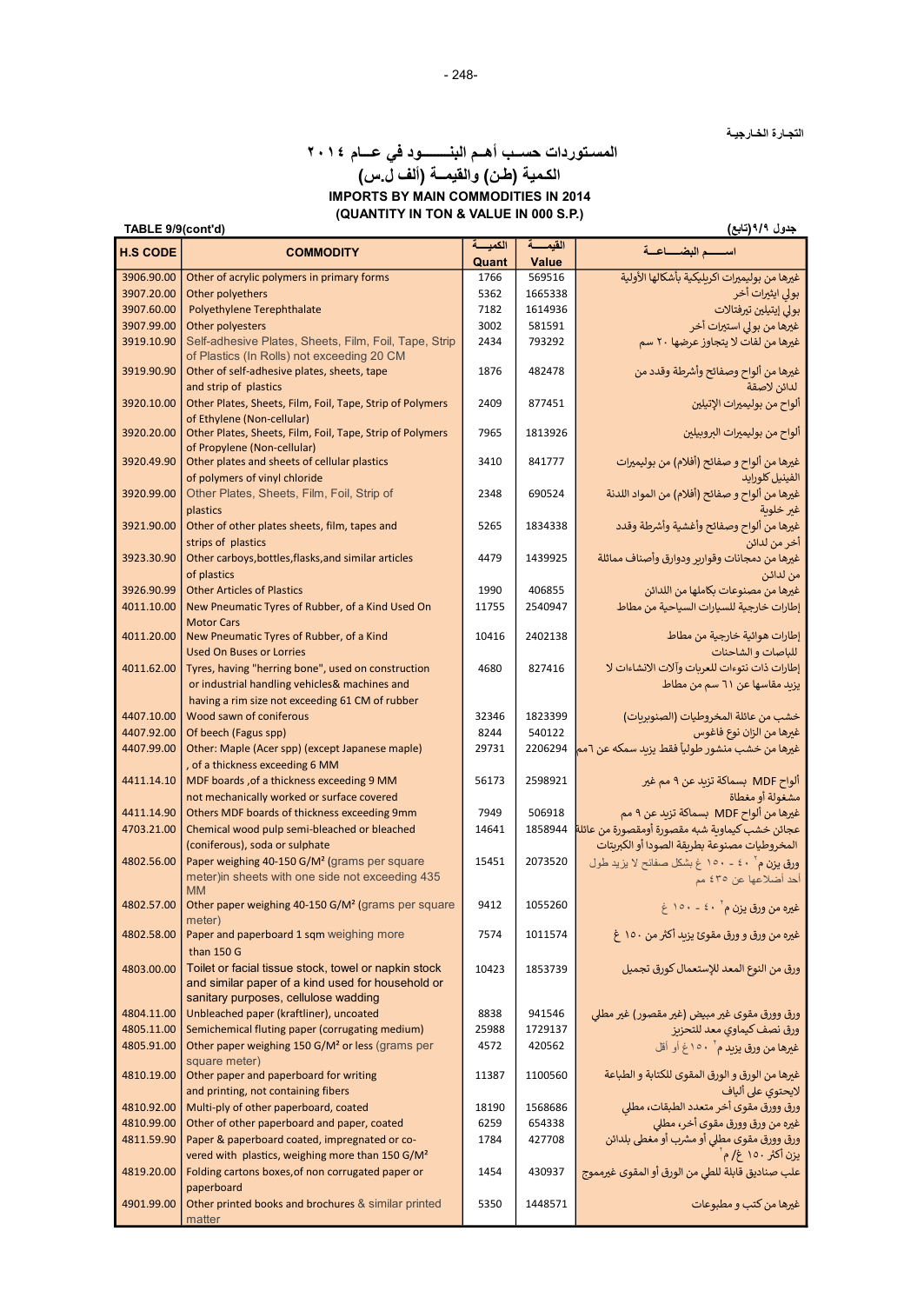## (QUANTITY IN TON & VALUE IN 000 S.P.) تابعة المستشركة المستشركة المستشركة المستشركة المستشركة (تابع) المستشركة (TABLE 9/9(cont'd) المسـتوردات حســب أهــم البنــــــــود في عـــام ٢٠١٤ الكـمية (طـن) والقيمــة (ألف ل.س) IMPORTS BY MAIN COMMODITIES IN 2014

| <b>H.S CODE</b> | <b>COMMODITY</b>                                              | الكمبسة | القبمسة  | اسسسم البضساعسة                                           |
|-----------------|---------------------------------------------------------------|---------|----------|-----------------------------------------------------------|
|                 |                                                               | Quant   | Value    |                                                           |
| 5211.42.00      | Denim (Yarn of Different Color; Cotton Less                   | 2361    | 1047056  | أقمشة من قطن دنيم ملونة لا يزيد وزن المتر المربع          |
|                 | Than85%; More than 200 $g/m^2$ )                              |         |          | عن ٢٠٠غرام                                                |
| 5402.33.00      | <b>Textured Yarn of Polyester Filaments</b>                   | 2800    | 712030   | خيوط معدلة البنية من بوليسترات                            |
| 5407.42.00      | Dyed Fabrics (85% or More By Weight                           | 1622    | 699633   | أقمشة منسوجة أخر من خيوط مصبوغة تحتوي                     |
|                 | of Polyamide Filaments)                                       |         |          | على ٨٥% من شعيرات النايلون أو بولي أميدات أخر             |
| 5407.69.00      | Other of woven fabrics of 85% polyester                       | 1854    | 808024   | غيرها من أقمشة منسوجة أخر تحوي ٨٥% او اكثر                |
|                 | filaments                                                     |         |          | من شعيرات بوليستر                                         |
| 5502.00.00      | <b>Artificial filament tow</b>                                | 688     | 1539810  | خصل من شعيرات اصطناعية                                    |
| 5509.21.00      | Single yarn contains 85% or more of staple                    | 3530    | 920147   | خيوط تحوي ٨٥% أوأكثرمن ألياف غير                          |
|                 | polyester fibers                                              |         |          | مستمرة بولسترمفردة                                        |
| 5515.11.00      | Woven Fabrics of Polyester Staple Fibres,                     | 1232    | 539598   | أقمشة من بوليستر مخلوطة بصورة رئيسية أوحصرية مع           |
|                 | <b>Mixed Viscose Rayon Staple</b>                             |         |          | ألياف حربرفسكوز                                           |
| 5601.22.00      | Wadding, other articles of wadding, of                        | 2033    | 434368   | حشو؛ وأصناف أخرى من حشو من ألياف تركيبية                  |
|                 | man-made fibres                                               |         |          | أو اصطناعية                                               |
| 5603.11.00      | Nonwoven of man made filaments weighing not                   | 2940    | 625228   | لامنسوجات من شعيرات تركيبة اصطناعية لايتجاوز              |
|                 | more than 25 G/M <sup>2</sup>                                 |         |          | وزنها ٢٥غ/مَ                                              |
| 5603.94.00      | Other nonwovens weighing more than 150 G/M <sup>2</sup>       | 3189    | 503628   | لامنسوجات أخر يزيد وزن م` ١٥٠غ                            |
| 5903.10.00      | Textile Fabrics Impregnated, Coated, Covered                  | 2242    | 440435   | نسج مشريةأومغطاةأومنضدة بلدائن ببولي                      |
|                 | With Polyvinly Chloride                                       |         |          | (فينيل كلورايد)                                           |
| 5903.90.00      | Textile Fabrics Impregnated, Coated, Covered                  | 6808    | 1243481  | غيرها نسج مشرية أومطلية بلدائن                            |
|                 | <b>With Other Plastics</b>                                    |         |          |                                                           |
| 6006.90.00      | <b>Other Knitted or Crocheted Fabrics</b>                     | 1414    | 636721   | غيرها من أقمشة مصنرة أو كروشيه أخر                        |
| 6301.40.00      | Blankets, Travelling Rugs, of Synthetic Fibres                | 1425    | 715432   | بطانيات وأحرمة من ألياف تركيبية                           |
| 6305.10.00      | Sacks and Bags, of Jute or of Other Textile                   | 10218   | 1792244  | أكياس تعبئة وتغليف من جوت أومن مواد نسجية                 |
|                 | Bast Fibres, for the Packing                                  |         |          | لحائية أخر                                                |
| 6405.90.00      | Other footwear                                                | 4280    | 979693   | غيرها من أحذية أخر                                        |
| 6908.90.00      | <b>Glazed Ceramic Flags</b>                                   | 108143  | 4393419  | غيرها من بلاط و ترابيع خزفية                              |
| 7005.29.00      | Other Nonwired glass having an absorbent,                     | 25038   | 1010584  | غيره من زجاج غير مسلح بطبقة ماصة                          |
|                 | reflecting or non-reflecting layer                            |         |          | عاكسة أوغير عاكسة                                         |
| 7010.90.00      | Other containers of glass; preserving jars of                 | 15487   | 1594085  | غيرها من برطمانات حفظ من زجاج و أوعية مماثلة              |
|                 | glass; and similar containers                                 |         |          |                                                           |
| 7013.37.00      | Other Drinking glasses other than of glass-ceramics           | 6619    | 404527   | غيرها من كؤوس وأقداح للشرب أخر، من غير الخزف              |
|                 |                                                               |         |          | الزجاجي                                                   |
| 7207.19.00      | Other Semi-finished Products of Iron                          | 135309  | 13470833 | غيرها من منتجات نصف جاهزة من حديد                         |
| 7207.20.00      | Semi-finished products of iron or non-alloy steel             | 237192  |          | منتجات نصف جاهزة من حديد او من صلب غير الخلائط   26429885 |
|                 | containing by weight 0.25% or more of carbon                  |         |          | محتوية على ٠٫٢٥% فأكثر كربون                              |
| 7208.38.00      | Other flat-rolled products of iron hot rolled                 | 10828   | 1076417  | غيرها بشكل لفات مدرفلة بالحرارة بسمك                      |
|                 | of a thickness of 3 - 4.75 MM                                 |         |          | بين ٤,٧٥.٣ ملم من حديد أو صلب                             |
| 7208.39.00      | Other flat hot-rolled products of a thickness less than       | 71038   | 7156132  | غيرها من منتجات مسطحة مدرفلة بسمك أقل من ٣ ملم            |
| 7208.51.00      | 3 MM<br>Other flat-rolled products of iron or non-alloy steel | 8510    | 856979   | غيرها من منتجات مسطحة مدرفلة من حديد أو صلب من            |
|                 | of a thickness exceeding 10mm, not in colis                   |         |          | غير الخلائط بسمك أكثر من ١٠ مم بشكل غير لفات              |
| 7208.52.00      | Other flats products of iron or non-alloy steel               | 23331   | 2324977  | غيرها من منتجات مسطحة من حديد أو صلب                      |
|                 | of a thickness of 4.75-10 MM                                  |         |          | بسمك ٤,٧٥ ولا يتجاوز ١٠ ملم                               |
| 7208.53.00      | Other of flat-rolled products of iron or non-alloy            | 18601   | 1906909  | غيرها من منتجات مسطحة من حديد أو صلب                      |
|                 | steel of a thickness of 3-4.75 MM                             |         |          | بسمك ٣ملم ولا يقل عن ٤٫٧٥ بشكل غير لفات                   |
| 7208.54.00      | Other flats products, not in coils, of iron or non-           | 20721   | 2204742  | غيرها من منتجات مسطحة من حديد أو صلب من غير               |
|                 | of a thickness of less than 3 MM                              |         |          | الخلائط بسمك أقل من٣ملم،بشكل غير لفات مدرفلة              |
| 7209.17.00      | Flat-rolled products of a thickness of 0.5 and                | 8365    | 884672   | منتجات مسطحة بسمك ٠٫٥ ولا يتجاوز ١ملم                     |
|                 | not more than 1 MM, of iron, cold-rolled                      |         |          | من حديد أو صلب مدرفلة على البارد                          |
| 7209.26.00      | Flats products of a thickness more than 1 MM, cold-           | 4127    | 443783   | منتجات مسطحة بسمك يزيد عن ١ ملم مدرفلة على البارد         |
|                 | rolled                                                        |         |          |                                                           |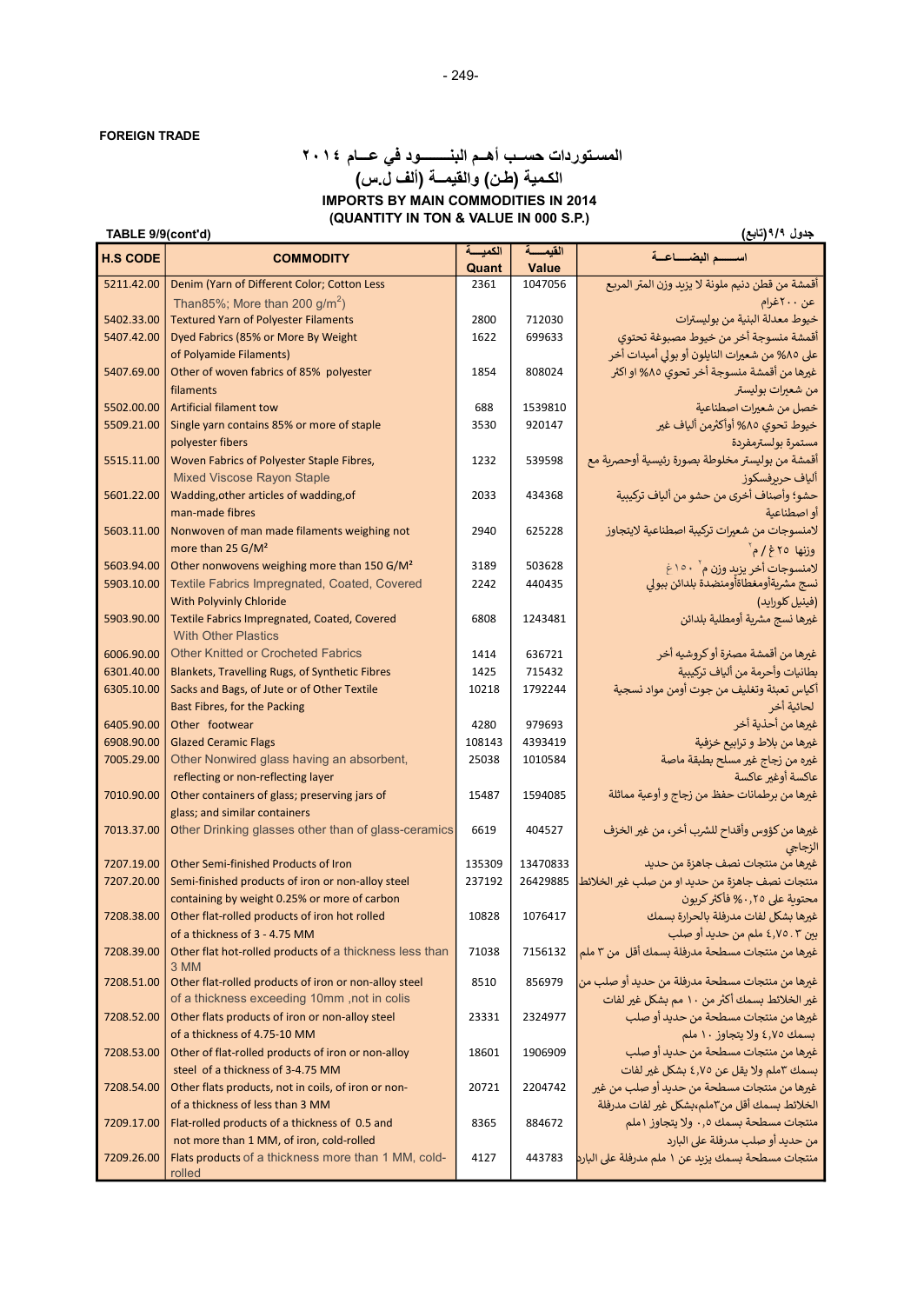جدول ٩/٩(تابع)

# المسـتوردات حســب أهــم البنــــــــود في عـــام ٢٠١٤ الكـمية (طـن) والقيمــة (ألف ل.س) IMPORTS BY MAIN COMMODITIES IN 2014

(QUANTITY IN TON & VALUE IN 000 S.P.)

| TABLE 9/9(cont'd) |
|-------------------|
|-------------------|

| <b>H.S CODE</b> | <b>COMMODITY</b>                                          | الكميسة | القيمسة  | اسسسم البضساعية                                    |
|-----------------|-----------------------------------------------------------|---------|----------|----------------------------------------------------|
|                 |                                                           | Quant   | Value    |                                                    |
| 7209.27.00      | Flats products, not in coils, cold-rolled of              | 17297   | 1901089  | منتجات مسطحة بشكل غير لفات مدرفلة على البارد       |
|                 | a thickness of 0.5 MM and not more 1 MM                   |         |          | بسمك ٠٫٥ ولا يتجاوز ١ ملم                          |
| 7210.12.00      | Flat-rolled Products, Plated or Coated With Tin,          | 10531   | 1608313  | منتجات مدرفلة من حديد أوصلب                        |
|                 | Of a thickness of less than 0.5 mm (0.02 inch)            |         |          | مطلية قصدير بسماكة أقل ٠٫٥مم (0.02 إنش)            |
| 7210.49.00      | Other flat-rolled products of iron or steel               | 59234   | 7222275  | غيرها من المنتجات مسطحة من حديد أو                 |
|                 | plated with zinc                                          |         |          | صلب مطلية بالزنك بطرق أخرى                         |
| 7210.70.00      | Products, painted, varnished or coated                    | 11808   | 1566441  | منتجات مطلية بالدهان أو الورنيش أو اللدائن         |
|                 | with plastics, of iron or non-alloy steel                 |         |          | من حديد أو صلب                                     |
| 7213.91.00      | Circular cross-section rods, hot-rolled less than         | 92745   | 10388069 | عيدان مدرفلة بالحرارة ذات مقطع عرضى                |
|                 | 14 MM of iron or non-alloy steel                          |         |          | دائري قطره أقل من ١٤ ملم من حديد أو صلب            |
| 7214.20.00      | Concrete reinforcing bars and rods, Hot-rolled, Hot-      | 45379   | 4851656  | قضبان من حديد مسننة أو مضلعة أو محززة              |
|                 | drawn. Hot-extruded                                       |         |          |                                                    |
| 7214.91.00      | Other bars of iron or steel, of rectangular               | 9949    | 1056557  | غيرها من قضبان من حديد أو صلب بمقطع عرضي           |
|                 | cross-section                                             |         |          | مستطيل                                             |
| 7216.10.00      | U, I or H sections, not further worked than hot-rolled,   | 4659    | 538422   | زوايا مقطعها بشكل حرف U أو I أو H غير مشغولة       |
|                 | hot-drawn or extruded, of a height of less than           |         |          | بالحرارة بارتفاع أقل من ٨٠ ملم من حديد أو صلب      |
|                 | 80 mm (3.15 inches)                                       |         |          | من غير الخلائط (3.15 إنش)                          |
| 7216.21.00      | L sections, not further worked than hot-rolled, hot-drawn | 6484    | 660168   | زوايا مقطعها بشكل حرف L من حديد أو صلب من غير      |
|                 | or extruded, of a height of less than 80 mm (3.15 inches) |         |          | الخلائط (3.15 إنش)                                 |
|                 |                                                           |         |          |                                                    |
| 7216.31.00      | U sections, not further worked than hot-rolled, hot-      | 4865    | 523319   | زوايا مقطعها بشكل حرف U بارتفاع ٨٠ ملم أو أكثر     |
|                 | drawn or extruded, of a height of 80 mm (3.15 inches)     |         |          | من حديد أو صلب من غير الخلائط (3.15 إنش)           |
| 7216.50.00      | Other angles, shapes and sections of iron                 | 6454    | 763660   | زوايا و منتجات ذات مقاطع لها شكل خاص آخر غير       |
|                 | not further worked than hot-rolled of iron                |         |          | مشغولة بأكثر من الدرفلة من حديد أو صلب             |
| 7217.20.00      | Wires plated or coated with zinc                          | 7033    | 1098413  | أسلاك مطلية أو مغطاة بالزنك                        |
| 7303.00.00      | Tubes, pipes and hollow profiles of cast iron             | 8179    | 1507577  | أنابيب ومنتجات لها مقاطع (بروفيلات مجوفة) من       |
|                 |                                                           |         |          | حديد صب                                            |
| 7306.19.00      | Line pipe of a kind used for oil or gas pipelines,        | 5682    | 1091130  | مواسير وأنابيب من الأنواع المستعملة في خطوط نقل    |
|                 | welded of iron or steel                                   |         |          | النفط أو الغاز، ملحومة من حديد أو صلب              |
| 7308.20.00      | Towers and lattice masts, of iron or steel                | 2251    | 767857   | أبراج وصواري ذات بنية متشابكة  من حديد أو صلب      |
| 7310.21.00      | Cans which are to be closed by soldering                  | 1387    | 400765   | علب تغلق باللحام أو بثني الحواف آلياً بشكل         |
|                 | of a capacity less than 50 litre                          |         |          | محكم بسعة أقل من ٥٠ لتر من حديد أو صلب             |
| 7310.29.00      | Other tanks, casks of a capacity less than 50 litre       | 1982    | 423677   | غيرها من خزانات و براميل بسعة أقل من ٥٠ لتر        |
|                 | of iron or steel                                          |         |          | من حديد أو صلب                                     |
| 7320.10.00      | Springs and their leaves of iron or steel                 | 2997    | 413857   | نوابض ذات ريش و ريشها من حديد أو صلب               |
| 7323.99.90      | Other household and kitchen tools of iron or steel        | 1535    | 833294   | غيرها من أدوات المائدة من حديد أو حديد صب          |
| 7408.11.00      | Wires of refined copper of which the maximum              | 4244    | 5132343  | أسلاك من نحاس نقى مقطعها العرضي أكثر               |
|                 | cross-sectional dimension exceeds 6 MM                    |         |          | من ٦ مم                                            |
| 7601.10.00      | Alluminium, not alloyed                                   | 1527    | 575291   | ألـمنيوم غير مخـلوط                                |
| 7601.20.00      | <b>Alluminium alloys</b>                                  | 5211    | 1957396  | خلائط ألمنيوم                                      |
| 7605.11.00      | Alluminium wires not alloyed, of maximum                  | 1847    | 856351   | أسلاك ألمنيوم غير مخلوط يزبد أكبر                  |
|                 | dimension is more than 7 MM                               |         |          | مقاس لمقطعها العرضى عن ٧ ملم                       |
| 7612.90.00      |                                                           |         | 2378159  |                                                    |
|                 | Aluminium rigid casks, cans & boxes, of                   | 2357    |          | خزانات وبراميل صلبة من ألمنيوم لا تتجاوز           |
|                 | a capacity not exceeding 300 liter                        |         |          | سعتها ۳۰۰ لیتر                                     |
| 8308.90.00      | Other locks and nails including parts of base             | 2632    | 417386   | غيرها من إغلاق ومسامير بما في ذلك الأجزاء من       |
|                 | metal                                                     |         |          | معادن عادية                                        |
| 8309.90.00      | Other from stoppers and lids of base metal                | 980     | 756321   | غيرها من سدادات وأغطية من معادن عادية              |
| 8402.90.00      | Parts of vapour boilers                                   | 503     | 439911   | أجزاء مراجل بخارية                                 |
| 8406.81.00      | Steam (turbines) more than 40 Mega Watt                   | 117     | 5048966  | عنفات (توربينات) بخارية ذات قوّة تتجاوز ٤٠ ميجاوات |
| 8406.90.00      | Parts of steam turbines                                   | 170     | 4586324  | أجزاء عنفات بخاربة                                 |
| 8408.20.10      | Engines of a kind used for propulsion of vehicles         | 9037    | 1905374  | محركات من الأنواع المستعملة لتسيير عربات           |
|                 | of chap 87 except heading 8703                            |         |          | الفصل ٨٧ عدا ٨٧٠٣                                  |
| 8408.90.00      | Other engines of compression-ignition (diesel)            | 10161   | 1727626  | محركات ذات مكابس أخر يتم اشتعالها بالضغط (ديزل)    |
|                 | engines of heading 8407 or 8408                           |         |          | الاشتعال فيها بالشرر الداخلة في البند ٨٤٠٧ أو ٨٤٠٨ |
| 8411.82.00      | Other gas turbines a power exceeding 5,000 KW             | 308     | 12622526 | عنفات غازيةأخرقدرتها > ٥٠٠٠ كيلوواط                |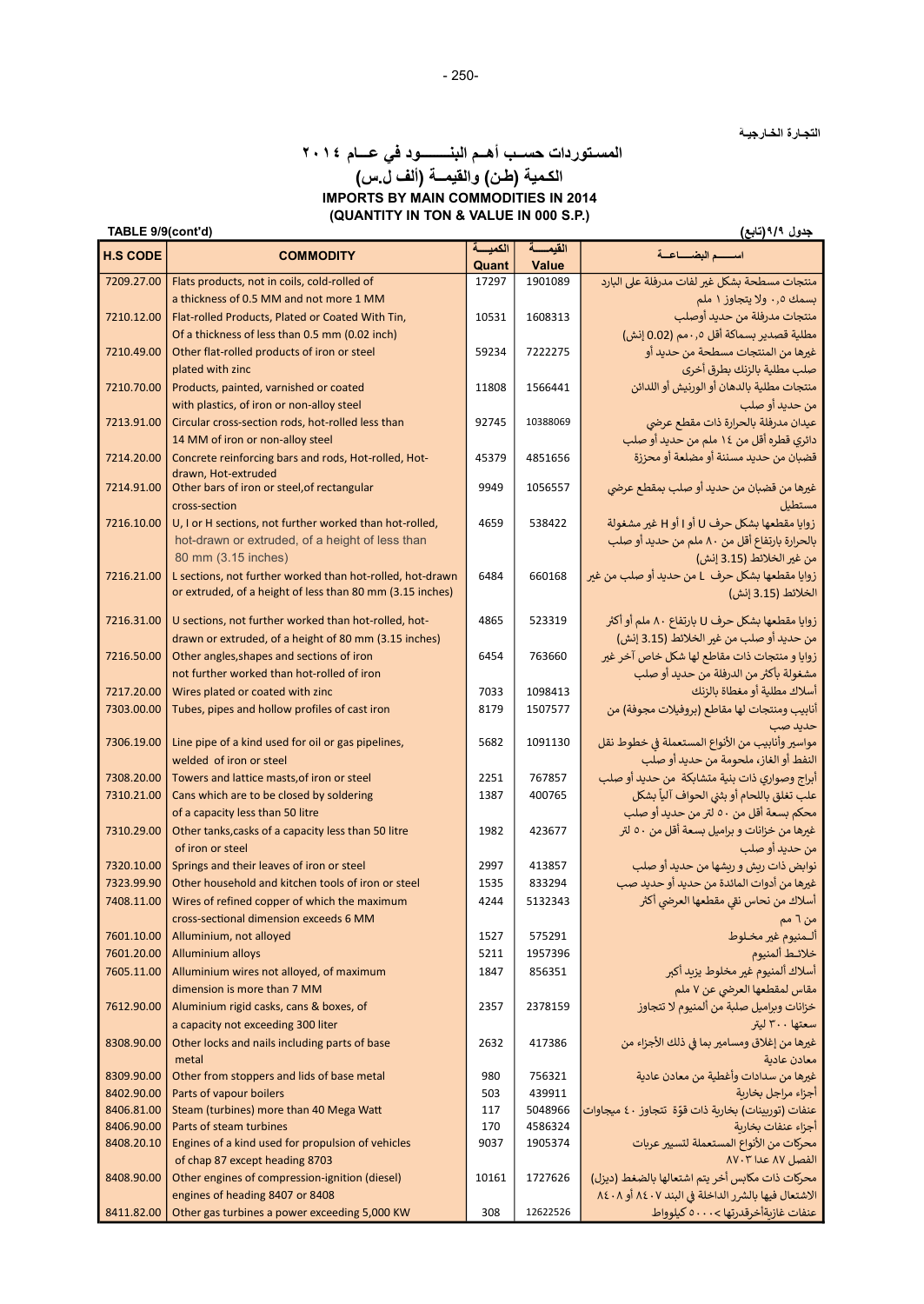## (QUANTITY IN TON & VALUE IN 000 S.P.) جدول ۹/۹(تابع) (تابع) (1.5 TABLE 9/9(cont'd) المسـتوردات حســب أهــم البنــــــــود في عـــام ٢٠١٤ الكـمية (طـن) والقيمــة (ألف ل.س) IMPORT BY MAIN COMMODITIES IN 2014

| <b>H.S CODE</b> | <b>COMMODITY</b>                                                                             | الكمية         | القيمة  | اسم البضاعة                                                                |
|-----------------|----------------------------------------------------------------------------------------------|----------------|---------|----------------------------------------------------------------------------|
|                 |                                                                                              | Quant          | Value   |                                                                            |
| 8411.99.00      | Parts of Other Gas Turbines                                                                  | 145            | 6184991 | غيرها من أجزاء لعنفات غازية أخرى                                           |
| 8413.81.00      | <b>Other Pumps for Liquids</b>                                                               | 7275           | 2159087 | مضخات أخرى                                                                 |
| 8414.30.00      | Compressors of a Kind Used in Refrigerating Equipment                                        | 1792           | 646753  | مضاغط من الأنواع المستعملة في معدات التبريد                                |
| 8414.90.00      | Parts of Air or Vacuum Pumps, Air or Other Gas<br><b>Compressors, Fans &amp; Hoods</b>       | 71             | 654780  | أجزاء مضخات هواء وضواغط                                                    |
| 8418.29.00      | Other Refnigerators of Household Type                                                        | 1219           | 649274  | غيرها من ثلاجات من النوع المنزلي                                           |
| 8427.90.00      | Other Works Trucks Fitted With Lifting or Handling                                           | 577            | 422903  | عربات أخر بروافع شوكية                                                     |
| 8431.43.00      | Equipment<br>Parts of Boring or Sinking Machinery of                                         | 42             | 514710  | أجزاء آلات حفر أو سبر الأعماق الداخلة في البنود                            |
|                 | subheading 8430.41 or 8430.49                                                                |                |         | $\Lambda$ ٤٣٠,٤٩ أو $\Lambda$ ٤٣٠,٤١                                       |
| 8431.49.00      | Parts of Derricks, Cranes, Graders, Levellers, Scrapers                                      | 2408           | 390328  | غيرها من أجزاء للآلات الداخلة في ٨٤,٢٦                                     |
|                 | or Pile-drivers of headings 84.26,84.29 or 84.30                                             |                |         | أو ٨٤,٢٩ أو ٨٤,٢٠                                                          |
| 8450.19.00      | Other washing machine, each of a dry linen                                                   | 1421           | 607355  | غيرها من الآت غسيل لا تزيد سعة كل منها من                                  |
|                 | capacity not exceeding 10 KG                                                                 | 234            |         | الغسيل الجاف عن ١٠ كغ<br>آلات رقمية للمعالجة الذاتية للمعلومات قابلة للحمل |
| 8471.30.00      | Portable digital automatic data processing                                                   |                | 529678  |                                                                            |
|                 | machines weighing not more than 10 KG<br>Input or Output Units, weather or not containing    | $\overline{7}$ | 449048  | لايتجاوز وزنها ١٠ كغ<br>وحدات إدخال أو إخراج سواء تضمنت وحدات              |
| 8471.60.00      |                                                                                              |                |         |                                                                            |
| 8471.90.00      | storage units in the same housing<br><b>Other Digital Automatic Data Processing Machines</b> | 2269           | 853489  | تخزين أم لا من نفس البدن                                                   |
|                 |                                                                                              |                |         | غيرها من ألات المعالجة الذاتية للمعلومات ووحداتها                          |
| 8477.10.00      | &its units                                                                                   |                | 420219  |                                                                            |
|                 | Injection-moulding machines or Rubber or Plastic Industry                                    | 2012           |         | آلات قولبة بالحقن للمطاط واللدائن                                          |
| 8481.10.00      | Pressuer-reducing valves                                                                     | 1250           | 3569571 | صممات تخفيض الضغط                                                          |
| 8481.40.00      | Safety or relief valves                                                                      | 522            | 2039710 | صمامات الأمان أو الفائض                                                    |
| 8481.80.90      | Other Valves and Other Appliances for Pipes, Tanks, Vats or<br>the Like                      | 1253           | 1210115 | غيرها من أدوات أخر من أصناف الحنفيات                                       |
| 8501.61.00      | AC generators (alternators) of an output                                                     | 8881           | 2005090 | مولدات التيار المتناوب لا تزيد قدرتها عن 20 KVA                            |
|                 | not exceeding 75 KVA                                                                         |                |         | (كيلو فولت أمبير)                                                          |
| 8501.64.00      | AC generators of an output exceeding 750 KVA                                                 | 754            | 3471065 | مولدات التيار المتناوب تزيد قدرتها عن ٧٥٠ KVA                              |
| 8502.11.00      | Generating Sets With Compression-ignition Engines,                                           | 2795           | 1447300 | مجموعات توليد بمحركات ذات مكابس يتم                                        |
|                 | Not Exceeding 75 KVA                                                                         |                |         | الإشتعال فيها بالضغط لاتزبد قدرتها عن ٧٥ KVA                               |
| 8502.12.00      | Generating Sets With Compression-ignition Engines,                                           | 5490           | 1612112 | مجموعات توليد كهرباء بمحركات ذات مكابس                                     |
|                 | Output 75-375 KVA                                                                            |                |         | تزيد قدرتها عن ٧٥ ولا تتجاوز ٢٧٥ KVA                                       |
| 8502.13.00      | Generating Sets With Compression-ignition Engines,                                           | 344            | 394360  | مجموعات توليد كهرباء بمحركات ذات مكابس                                     |
|                 | Exceeding 375 KVA                                                                            |                |         | تزيد قدرتها عن KVA ۳۷٥                                                     |
| 8503.00.00      | Parts, of Motors, of Generators, of Generating Sets, of Rotary                               | 1258           | 1280557 | أجزاء معدة حصراً للآلات الداخلة في البند ٨٥,٠١ أو٨٥,٠٢                     |
|                 | Converters of heading 85.01 or 85.02                                                         |                |         |                                                                            |
| 8504.33.00      | Other Transformers, Exceeding 16 KVA                                                         | 6809           | 5074924 | محولات أخر تزيد قدرتها عن 11 kVA ولا                                       |
|                 | <b>But Not Exceeding 500 KVA</b>                                                             |                |         | تتجاوز ٢٧A ٥٠٠                                                             |
| 8504.34.00      | <b>Other Transformers, Power Handling Capacity</b><br>Exceeding 500 KVA                      | 1016           | 4022489 | محولات تزيد قدرتها عن ٥٠٠ kVA                                              |
| 8504.40.00      | <b>Electrical Static Converters</b>                                                          | 3407           | 1111538 | مغيرات كهربائية ساكنة                                                      |
| 8507.20.90      | <b>Other Lead-acid Accumulators</b>                                                          | 1437           | 541202  | غيرها من مدخرات كهربائية بالرصاص أخر                                       |
|                 |                                                                                              |                | 1182910 |                                                                            |
| 8507.80.00      | Other electric accumulators                                                                  | 4764           |         | مدخرات كهربائية أخر                                                        |
| 8517.12.10      | <b>Mobile Phones</b>                                                                         | 22             | 1024517 | أجهزة الهاتف الجوال "Mobil Phones"                                         |
| 8517.61.20      | Transmission apparatus combined with reception                                               | 288            | 1604233 | أجهزة إرسال مندمجة بأجهزة استقبال للصوت                                    |
|                 | apparatus of voice and pictures                                                              |                |         | و الصورة                                                                   |
| 8517.62.10      | Multiplexeurs allows to mix sound & picture within                                           | 185            | 1655268 | آلات معالجة ذاتية للمعلومات تسمح بدمج الصوت                                |
|                 | sending                                                                                      |                |         | والصورة والمعطيات أثناء الإرسال                                            |
| 8517.70.10      | Parts of telephone sets, of 1% duty rate                                                     | 252            | 1000734 | أجزاء لأطقم الهاتف العائدة لما هو خاضع لمعدل رسم ١ %                       |
| 8517.70.90      | Other of parts Parts of Electrical Apparatus for Line                                        | 52             | 984611  | غيرها من أجزاء الهواتف والأجهزة الأخرى                                     |
|                 | Telephony or Line Telegraphy of heading 85.17                                                |                |         | الداخلة في البند ٨٥,١٧                                                     |